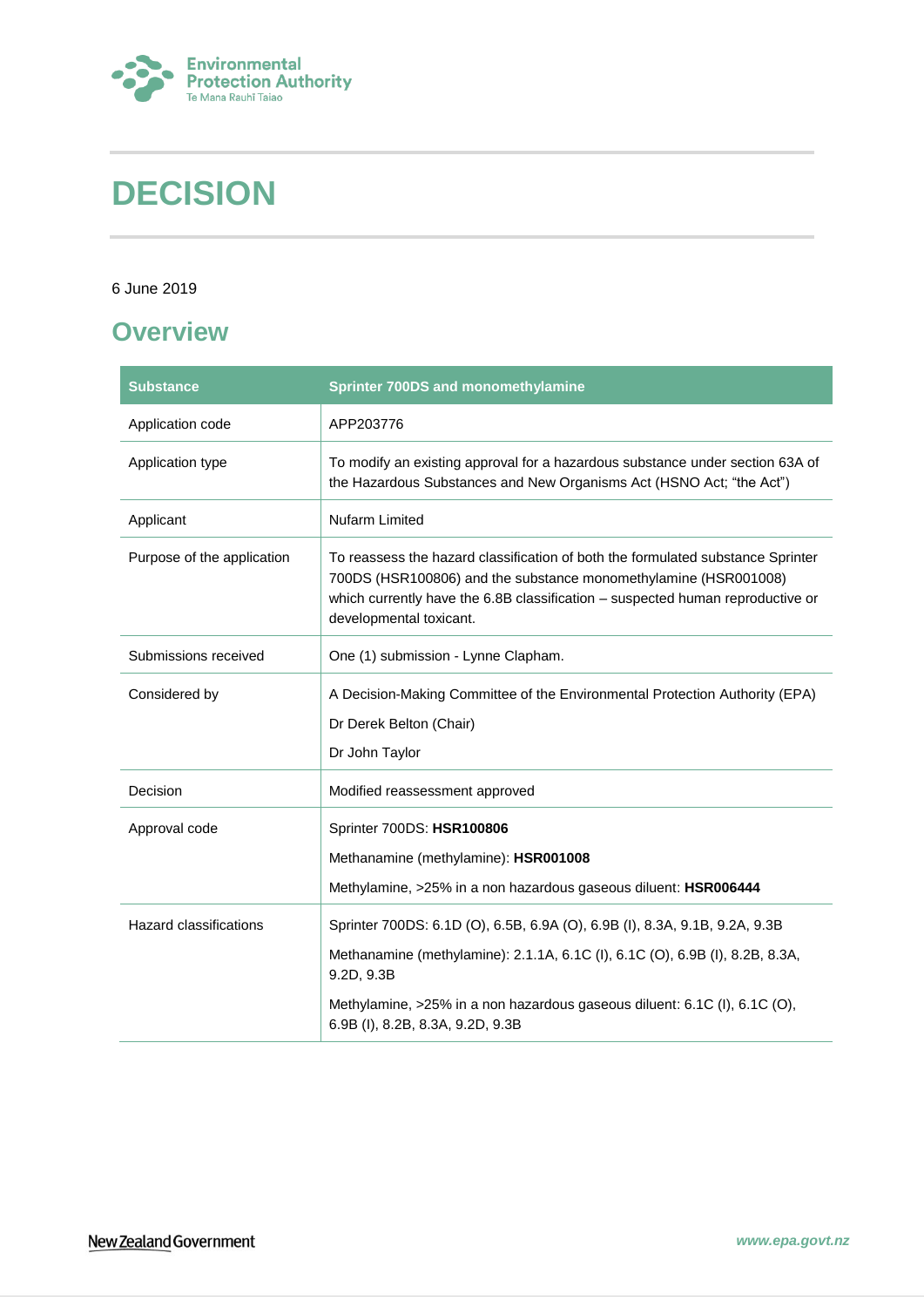| <b>Application dates</b>              |                                 |
|---------------------------------------|---------------------------------|
| Date application formally<br>received | 20 December 2018                |
| Submission period                     | 29 January 2019 - 13 March 2019 |
| Consideration date                    | 28 May 2019                     |
| Date decision signed                  | 6 June 2019                     |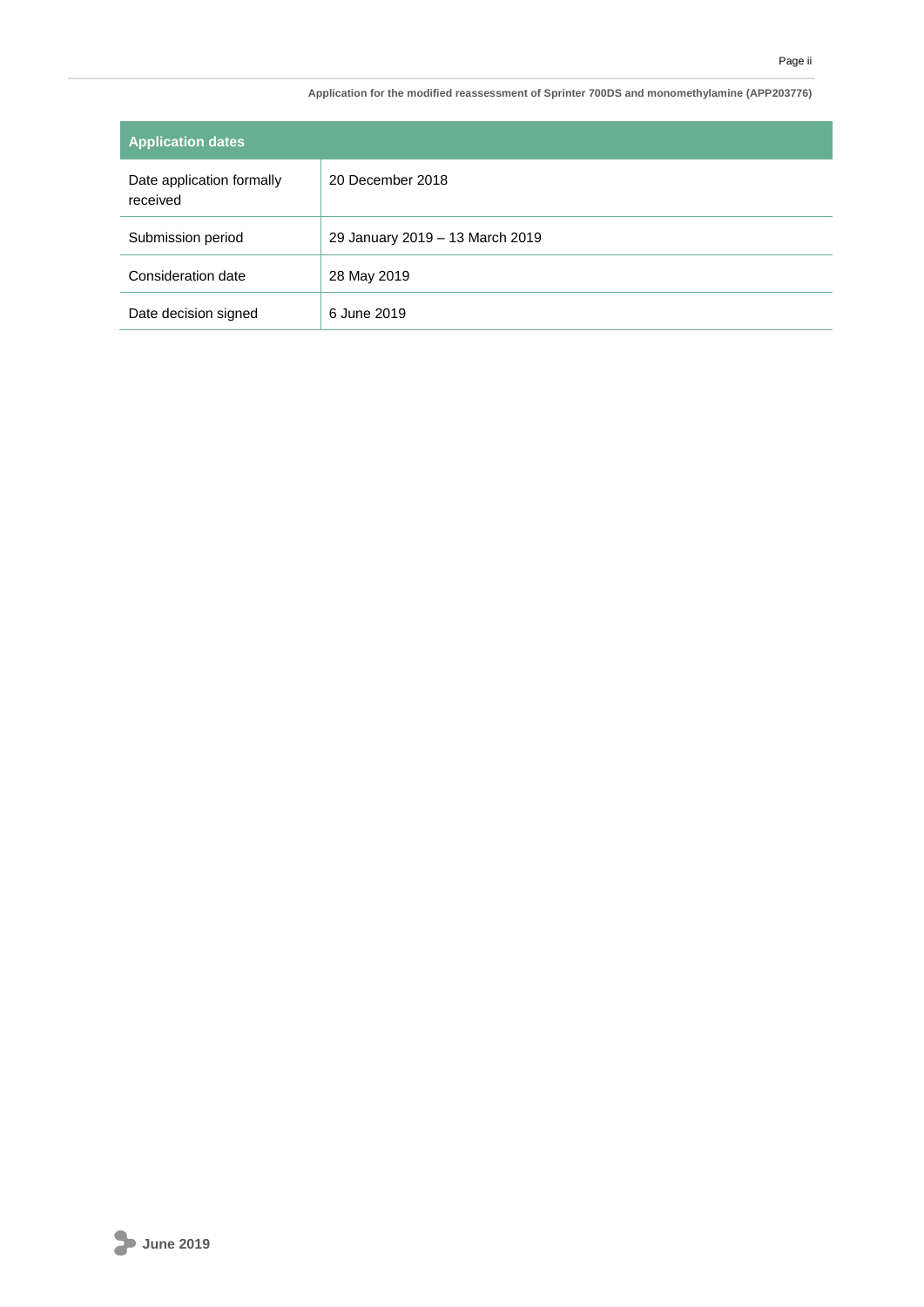# <span id="page-2-0"></span>**Executive summary**

Nufarm Limited ("Nufarm") applied for the reassessment of Sprinter 700DS and monomethylamine under section 63 of the Hazardous Substances and New Organisms Act (HSNO Act; "the Act").

Nufarm asked for the original approvals of both the formulated substance Sprinter 700DS (HSR100806) and the substance monomethylamine (HSR001008) to be reassessed to make changes to the hazard classifications set in the existing approvals. The related substance methylamine, >25% in a non hazardous gaseous diluent (HSR006444) was also included in the reassessment application. All of these substances were classified as 6.8B suspected human reproductive or developmental toxicants, and Nufarm requested that the Environmental Protection Authority ('the EPA') review this hazard classification.

Their reassessment application was formally received on 20 December 2018, and the EPA decided that the application would be progressed as a publicly notified, modified reassessment in accordance with section 63A of the Act.

The only aspect of the approvals being considered in this modified reassessment is the reproductive/developmental hazard classification of the substances.

The notification period for members of the public and other interested parties to provide written submissions was open from 29 January 2019 to 13 March 2019. One submission was received: this submission was opposed to the application. The submitter advocated that the application be declined based on insufficient data being provided in the application to justify removal of the 6.8B hazard classification. The submitter indicated a wish to be heard if a hearing was held to decide the application, but subsequently withdrew this request after noting that there were no other submissions and that the applicant had not requested a hearing.

Additional information was sought from the applicant to enable the EPA to conduct a thorough review, and further information to support the application was received on 10 April 2019.

The EPA reviewed the available information relating to the reproductive/developmental hazard classification of methylamine, and determined the appropriate hazard classifications for the affected substances. The amended hazard classifications of the three substances trigger no changes to the default or additional controls.

Nufarm provided an assessment of the effects relating to the proposed change to the reproductive/developmental hazard classification of the substances. The EPA reviewed this assessment and considered that there was an overall positive effect in making the proposed changes to the approvals and no significant adverse effects.

After considering all relevant information available, the Decision-Making Committee ('the Committee') decided that it had sufficient information for making a decision.

The Committee assessed all the effects associated with the reassessment in accordance with section 63A(6) of the Act. The Committee considered that the positive effects associated with the reassessment outweigh the adverse effects and decided to approve the modified reassessment application and implement the change to the reproductive/developmental hazard classification of the substances.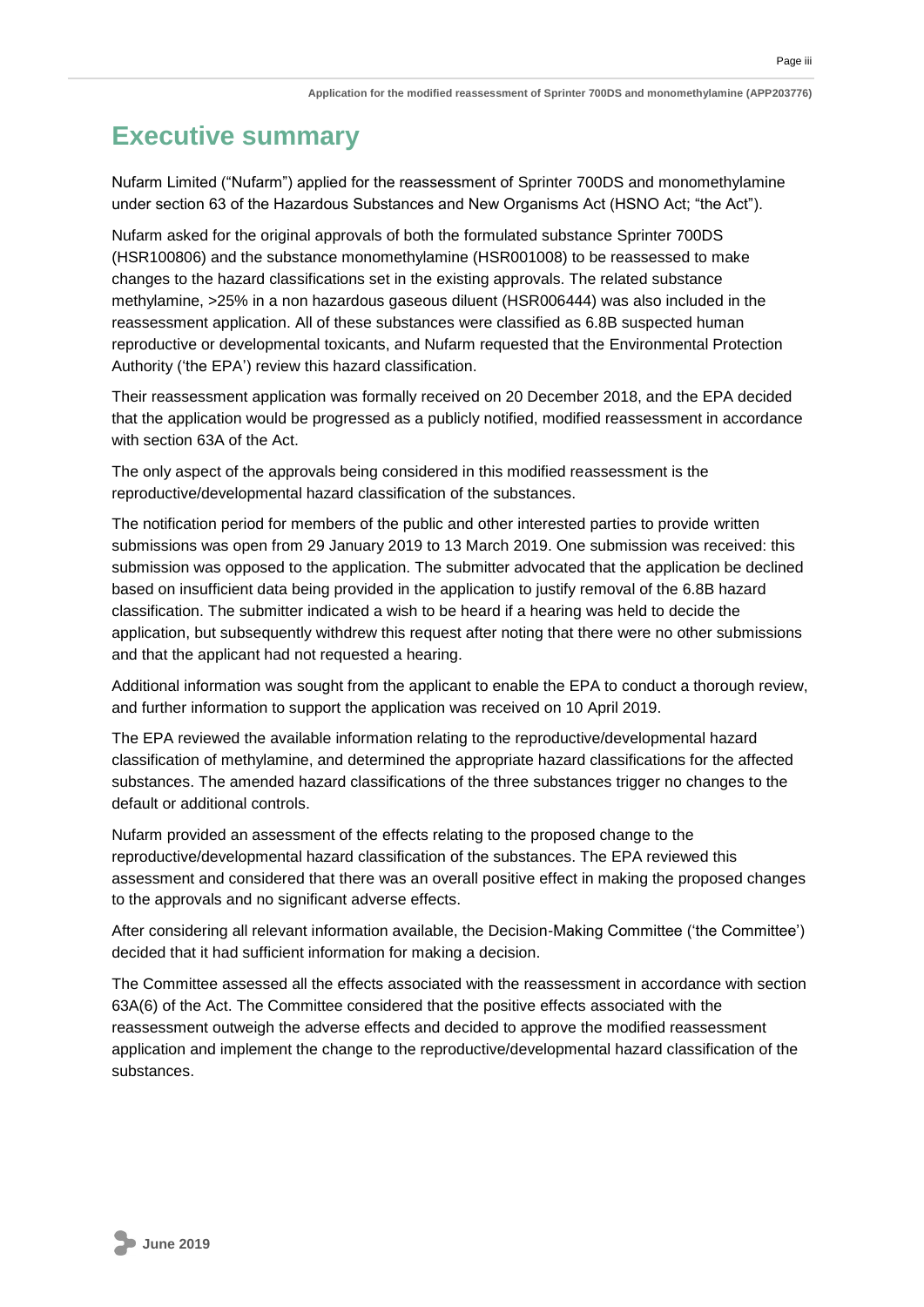# **Table of Contents**

| 1 |
|---|
| 2 |
|   |
|   |
|   |
|   |
| 3 |
| 4 |
| 5 |
|   |
|   |
|   |
|   |
| 6 |
|   |
|   |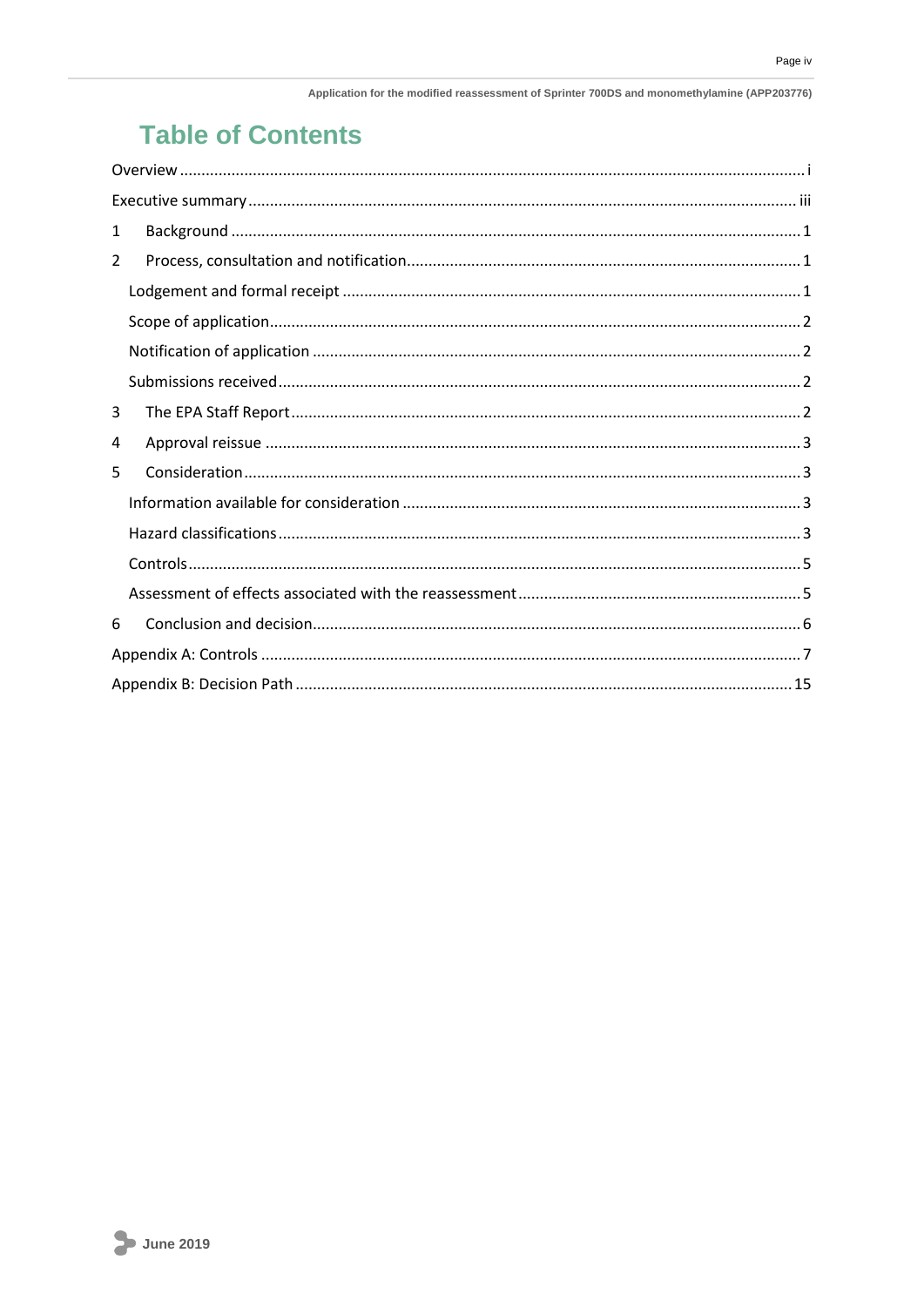# <span id="page-4-0"></span>**1 Background**

- 1.1 Monomethylamine is an industrial chemical which is used predominantly by professional workers as a chemical intermediate in a number of different industries. The chemical has a number of different common names including monomethylamine, methylamine, methanamine, and MMA.
- 1.2 Methylamine was approved under the HSNO Act on 1 July 2004 via the Hazardous Substances (Dangerous Goods and Schedules Toxic Substances) Transfer Notice 2004 under the HSNO Approval Number HSR001008 and the approval uses the substance name: methanamine (methylamine). The substance is classified as follows: 2.1.1A, 6.1C (O), 6.1C (I), 6.8B, 6.9B (I), 8.2B, 8.3A, 9.2D, 9.3B.
- 1.3 Eastman Chemical Asia Pacific Pte Ltd ("Eastman") applied for grounds to reassess methylamine in 2017 so that the hazard classification of the substance could be reviewed and potentially revised. The Committee considered that there was significant new information relating to the reproductive/developmental hazard classification of the substance. In their decision, it was noted that any changes to the classification of methylamine would also affect the classification of the substance "methylamine, >25% in a non hazardous gaseous diluent", a dilution of methylamine that was approved under the HSNO Act on 1 July 2006 via the Hazardous Substances (Chemicals) Transfer Notice 2006 under the HSNO Approval Number HSR006444. It was decided that grounds exist for the reassessment of methanamine (methylamine) (HSR001008) and the related substance methylamine, >25% in a non hazardous gaseous diluent (HSR006444).
- 1.4 Sprinter 700DS is a soluble concentrate liquid containing 700g/L 2,4-D as dimethylamine and monomethylamine salts. It is intended to be used as a herbicide for control of broadleaf weeds in pasture and cereal crops.
- 1.5 Sprinter 700DS was approved under the HSNO Act on 5 March 2013 under the HSNO Approval Number HSR100806 following approval of EPA application APP201596, and is registered under the Agricultural Compounds and Veterinary Medicines ("ACVM") Act under registration number P008712. The substance is classified as follows: 6.1D (O), 6.5B, 6.8B, 6.9A (O), 6.9B (I), 8.3A, 9.1B, 9.2A, 9.3B.
- 1.6 Nufarm applied for grounds for a reassessment of Sprinter 700DS in 2017. Grounds were approved based on significant new information relating to the reproductive/developmental hazard classification of the substance, due to the availability of new data on the methylamine component of the substance that caused this hazard classification to be triggered when the substance was originally evaluated and approved.
- 1.7 Nufarm applied for the reassessment of both Sprinter 700DS and monomethylamine, and indicated that confidential supporting information for the application would be provided by a consultant for Eastman.

# <span id="page-4-1"></span>**2 Process, consultation and notification**

### <span id="page-4-2"></span>**Lodgement and formal receipt**

2.1 The Nufarm reassessment application was lodged on 6 December 2018. It was formally received on 20 December 2018. In their application to reassess Sprinter 700DS and the methylamine substances, Nufarm requested the EPA to review the reproductive/developmental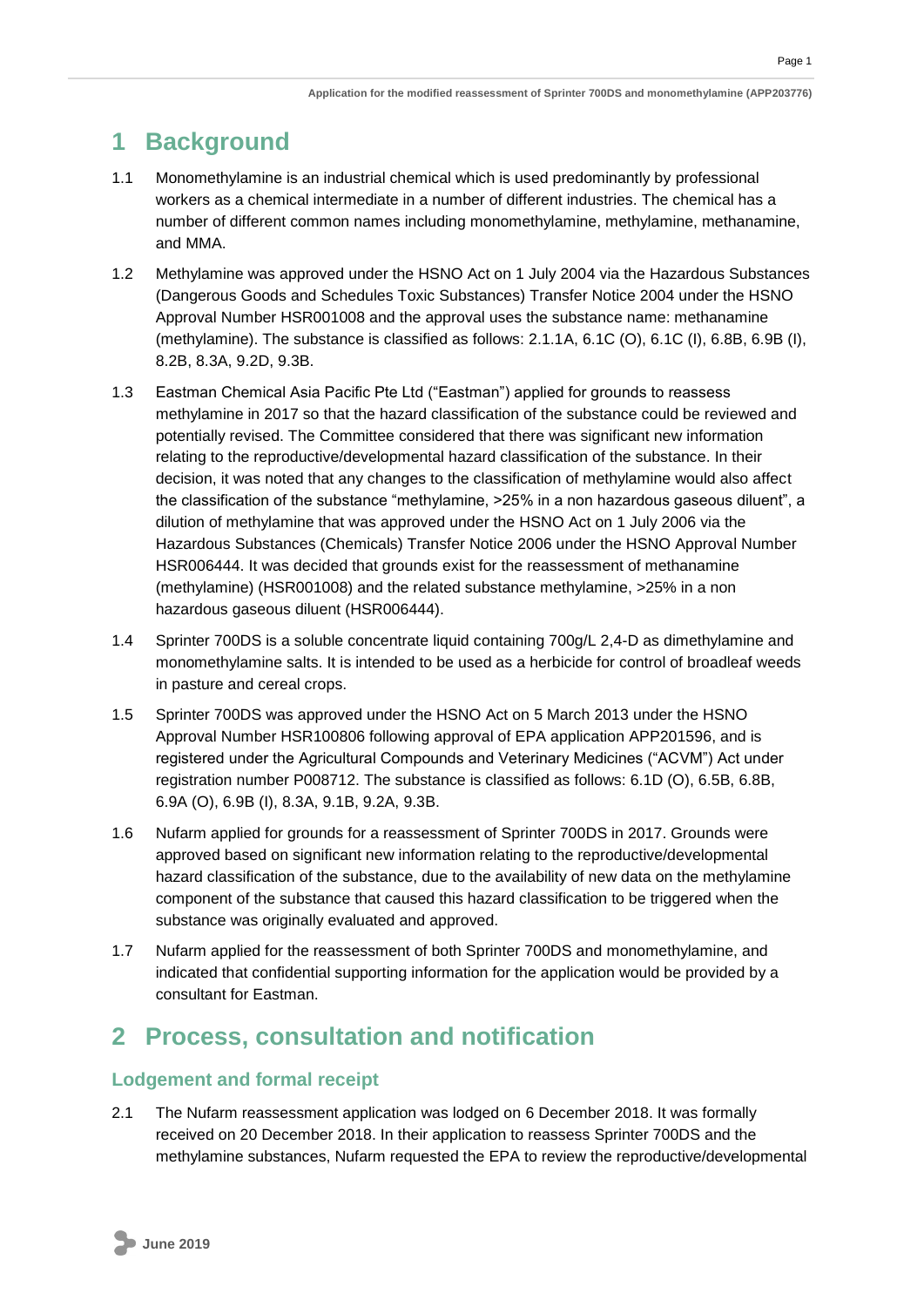hazard classification of the approvals and proposed that the substances should not be classified as reproductive/developmental toxicants.

#### <span id="page-5-0"></span>**Scope of application**

2.2 The EPA's Chief Executive considered the content of the application and decided to use the EPA's discretionary power in section 63A(1) of the Act to proceed with the application as a modified reassessment. It was decided that the scope of the modified reassessment would be limited to an assessment of the reproductive/developmental hazard classification.

#### <span id="page-5-1"></span>**Notification of application**

- 2.3 The Ministry for the Environment, the Ministry of Health, the ACVM group of the Ministry for Primary Industries, and the Department of Conservation were advised of the application and notified of the submission period. WorkSafe New Zealand ("WorkSafe") provided email comments on this application which are included in the EPA Staff Report.
- 2.4 The General Manager Hazardous Substances and New Organisms decided not to use the EPA's discretionary power in section 63A(4) of the Act to target the consultation on this application, and it was publicly notified in accordance with section 53 of the Act.
- 2.5 The application was opened for submissions from 29 January 2019 to 13 March 2019.

#### <span id="page-5-2"></span>**Submissions received**

- 2.6 One submission was received for this application. The submitter indicated a wish to be heard, but subsequently withdrew the request to be heard, given the circumstances that a public hearing was not requested by others.
- 2.7 The Committee took account of this submission in making its decision and noted that the EPA Staff Report responded to the issues raised in the submission.

## <span id="page-5-3"></span>**3 The EPA Staff Report**

- 3.1 The Staff Report is the EPA review of the application, the submission, the available information regarding the reproductive/developmental toxicity of the substances, and assessment of the effects of the proposed changes. It provides information to assist the Committee to make its decision.
- 3.2 The EPA reviewed and assessed the available information on the reproductive /developmental toxicity classification of methylamine against the relevant classification criteria and concluded that methylamine should not be classified as a reproductive/development toxicant. Therefore the 6.8B classification should not be applied to the affected substances: Sprinter 700DS [HSR100806], Methanamine (methylamine) [HSR001008], and Methylamine, >25% in a non hazardous gaseous diluent [HSR006444].
- 3.3 The Staff Report stated that no changes to the default or additional controls were triggered by this proposed change to the reproductive/developmental toxicity classifications.
- 3.4 The EPA assessed the effects of the proposed changes and concluded that there was an overall positive effect in making the proposed changes to the approvals in that the classifications would more accurately represent the hazards of the substances compared to those identified in the original approvals. No significant adverse effects to the proposed changes were identified.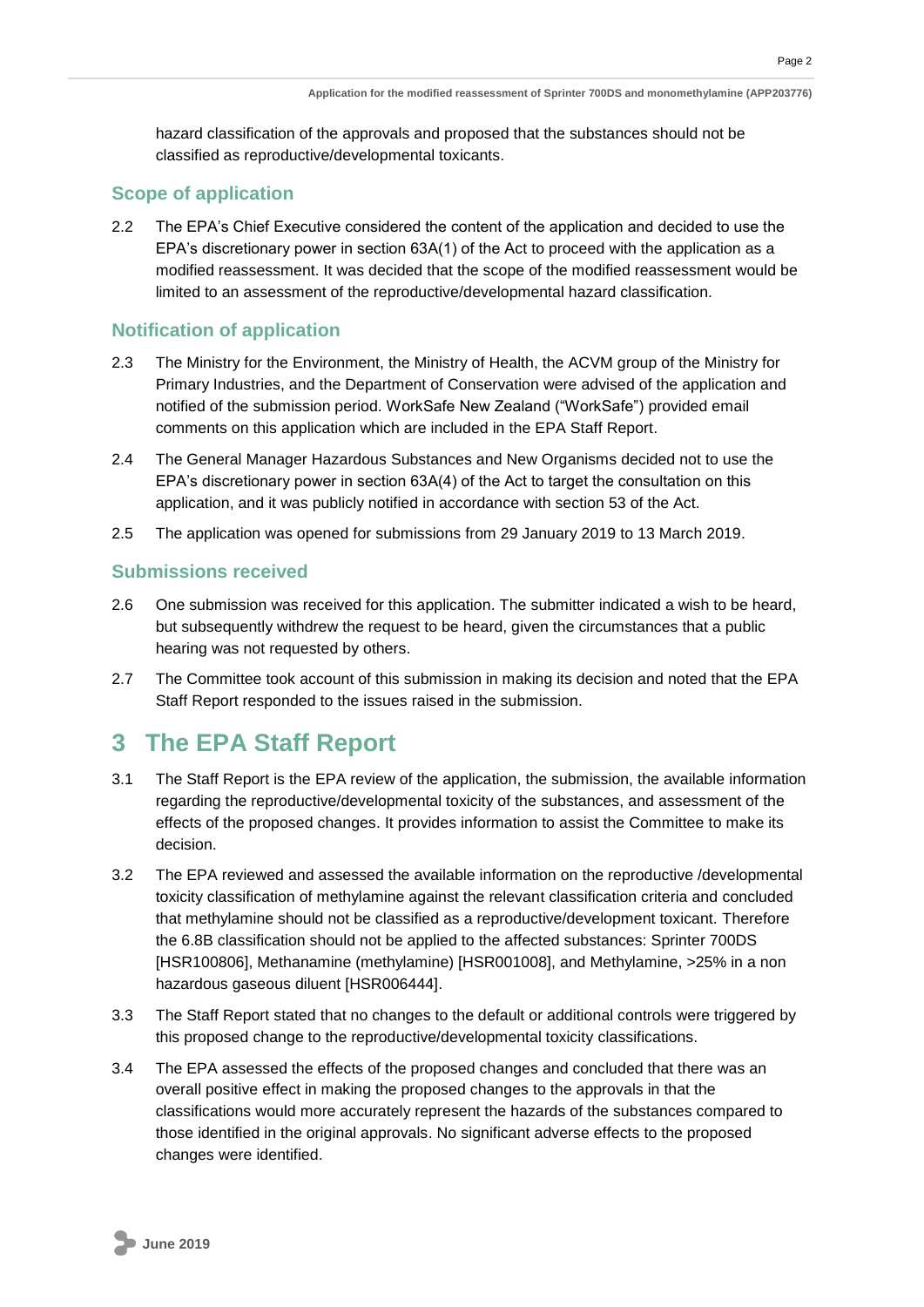### <span id="page-6-0"></span>**4 Approval reissue**

- 4.1 A section 63A modified reassessment of an approval is subject to sections 77, 77A and 77B of the Act. Therefore, the EPA Notice controls will apply to the modified approvals with transitional periods for some. Approvals subject to a modified reassessment need to be reissued, under clause 4(3) of Schedule 7 of the Act, to ensure that the approvals are updated to replace the existing prescribed controls (controls set previously under the former HSNO Regulations) with new controls under the EPA Notices.
- 4.2 The approvals for the substances affected by this modified reassessment were reissued on 3 May 2019 prior to the consideration of this modified reassessment. From this date, the EPA Notice controls apply, with a transitional period that ends on 30 November 2021 for the following EPA Notices:
	- Hazardous Substances (Labelling) Notice 2017
	- Hazardous Substances (Packaging) Notice 2017
	- Hazardous Substances (Safety Data Sheet) Notice 2017.

## <span id="page-6-1"></span>**5 Consideration**

#### <span id="page-6-2"></span>**Information available for consideration**

- 5.1 The information available to the Committee for consideration of this application consisted of:
	- the application form
	- confidential appendix submitted by the applicant with the application form
	- the submission
	- additional information provided in support of the application, including both confidential study information and non-confidential documents
	- information received from WorkSafe
	- EPA Staff Report.
- 5.2 After considering all relevant information, the Committee decided that it had sufficient information to make a decision on this application.

#### <span id="page-6-3"></span>**Hazard classifications**

- 5.3 The Committee considered the information provided in the application, the supporting information, and the review by the EPA presented in the EPA Staff Report, and was satisfied that methylamine should not be classified as a reproductive/development toxicant, and the 6.8B classification should not apply to the substance.
- 5.4 The Committee was satisfied that the revised hazard classifications of methylamine identified in the Staff Report should apply. The hazard classifications are summarised in Table 1 below.

#### **Table 1 Hazard classifications of Methanamine (methylamine)**

| <b>Hazard</b>         | <b>Classification</b> |
|-----------------------|-----------------------|
| Flammability          | 2.1.1A                |
| Acute toxicity (oral) | $6.1C$ (oral)         |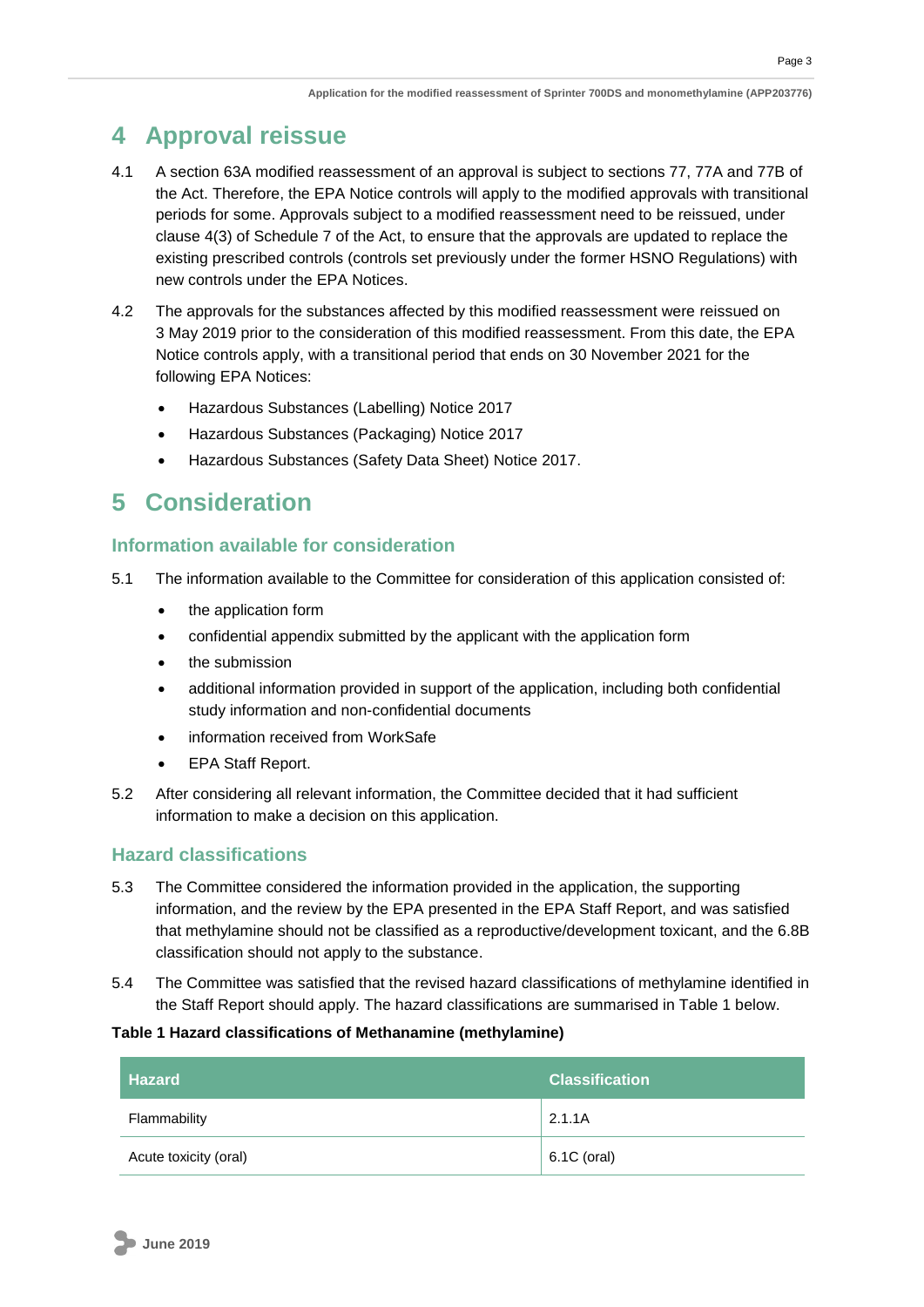| <b>Hazard</b>                      | <b>Classification</b> |
|------------------------------------|-----------------------|
| Skin corrosivity                   | 8.2B                  |
| Eye corrosivity                    | 8.3A                  |
| Target organ or systemic toxicity  | 6.9B (inhalation)     |
| Soil ecotoxicity                   | 9.2D                  |
| Terrestrial vertebrate ecotoxicity | 9.3B                  |

5.5 The Committee was satisfied that the revised hazard classifications of the formulated substance methylamine, >25% in a non hazardous diluent as identified in the Staff Report should apply. The hazard classifications are summarised in Table 2 below.

#### **Table 2 Hazard classifications of Methylamine, >25% in a non hazardous diluent**

| <b>Hazard</b>                      | <b>Classification</b> |
|------------------------------------|-----------------------|
| Acute toxicity (oral)              | 6.1C (oral)           |
| Skin corrosivity                   | 8.2B                  |
| Eye corrosivity                    | 8.3A                  |
| Target organ or systemic toxicity  | 6.9B (inhalation)     |
| Soil ecotoxicity                   | 9.2D                  |
| Terrestrial vertebrate ecotoxicity | 9.3B                  |

5.6 The Committee was also satisfied that the revised hazard classifications of the formulated substance Sprinter 700DS as identified in the Staff Report should apply. The hazard classifications are summarised in Table 3 below.

#### **Table 3 Hazard classifications of Sprinter 700DS**

| <b>Hazard</b>                      | <b>Classification</b>          |
|------------------------------------|--------------------------------|
| Acute toxicity (oral)              | 6.1D (oral)                    |
| Eye corrosivity                    | 8.3A                           |
| Contact sensitisation              | 6.5B                           |
| Target organ or systemic toxicity  | 6.9A (oral); 6.9B (inhalation) |
| Aquatic ecotoxicity                | 9.1B                           |
| Soil ecotoxicity                   | 9.2A                           |
| Terrestrial vertebrate ecotoxicity | 9.3B                           |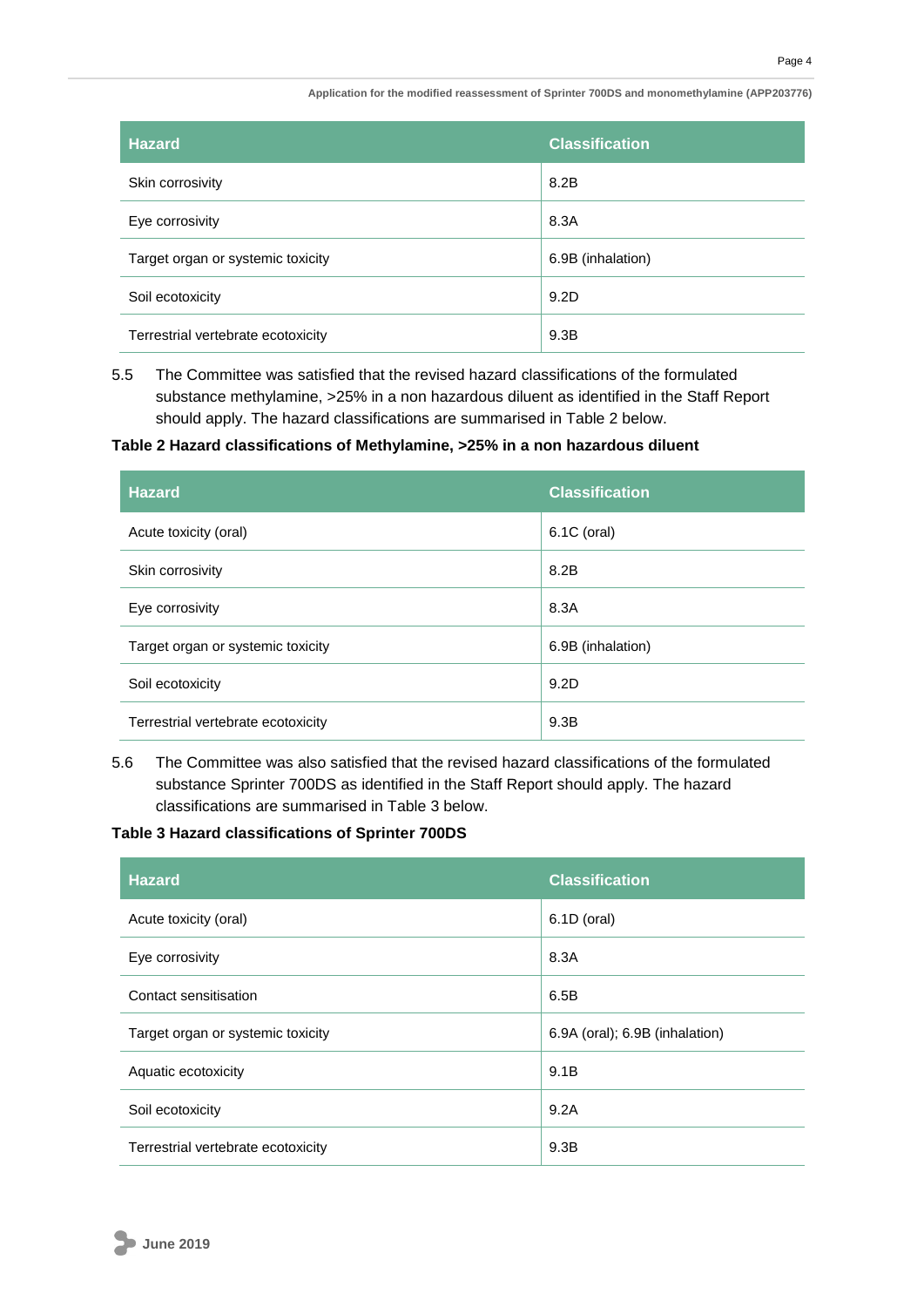### <span id="page-8-0"></span>**Controls**

- 5.7 The Committee noted that the approvals for the substances affected by this modified reassessment were reissued on 3 May 2019. The reissued approvals set out the suite of controls and requirements that apply to the substances.
- 5.8 The Committee noted that no changes to the controls are triggered by the change to the reproductive/developmental toxicity classifications of the substances. Therefore the same suite of controls and requirements as set out in the reissued approvals will continue to apply. These are detailed in Appendix A of this document.

#### <span id="page-8-1"></span>**Assessment of effects associated with the reassessment**

- 5.9 The Committee took into account the EPA assessment of the effects of the proposed change, as detailed in the Staff Report. The key points are summarised below.
- 5.10 The Committee considered that the change in hazard classifications of the substances will have no effect on the overall risks to human health for workers, bystanders, and the public compared to those identified when the substances were originally approved.
- 5.11 The Committee considered that there will be no change to the environmental effects of the substances, including potential impacts on native or valued species and/or ecosystems, associated with the change in hazard classifications of the substances.
- 5.12 The Committee considered that there are some economic benefits associated with the change to the hazard classifications of the substances.
- 5.13 The Committee considered that any potential costs to industry of making changes to their labelling, packaging and Safety Data Sheets to reflect the classification change could be mitigated by providing a sufficient period of time to update documentation related to the substances, including labelling, packaging and Safety Data Sheets. The Committee noted that the reissued approvals already set a transitional period ending on 30 November 2021 to comply with controls set in EPA Notices for labelling, packaging and Safety Data Sheets. In view of this, the Committee considered that an implementation period ending on 30 November 2021 should also be provided to allow industry to update documentation to reflect the new hazard classifications.
- 5.14 The Committee did not identify any further effects on society, the community, or the market economy associated with the change to the hazard classifications of the substances. The Committee therefore did not consider this further.
- 5.15 The Committee considered that there will be no change to the effects of the substances on the relationship of Māori and their culture and traditions with their ancestral lands, water, sites, wāhi tapu, valued flora and fauna and other taonga, and therefore these risks will be unchanged from those identified when the substances were originally approved.
- 5.16 The Committee considered that there are some positive effects on New Zealand's international obligations associated with the proposed change to the hazard classifications of the substances in terms of harmonising chemical classifications with other major jurisdictions. No other effects on any international obligations were identified.
- 5.17 Taking into account the effects identified above, the Committee considered that there was an overall positive effect in making the change to the hazard classifications of the approvals, and noted that the classifications will more accurately represent the hazards of the substances compared to those identified in the original approvals.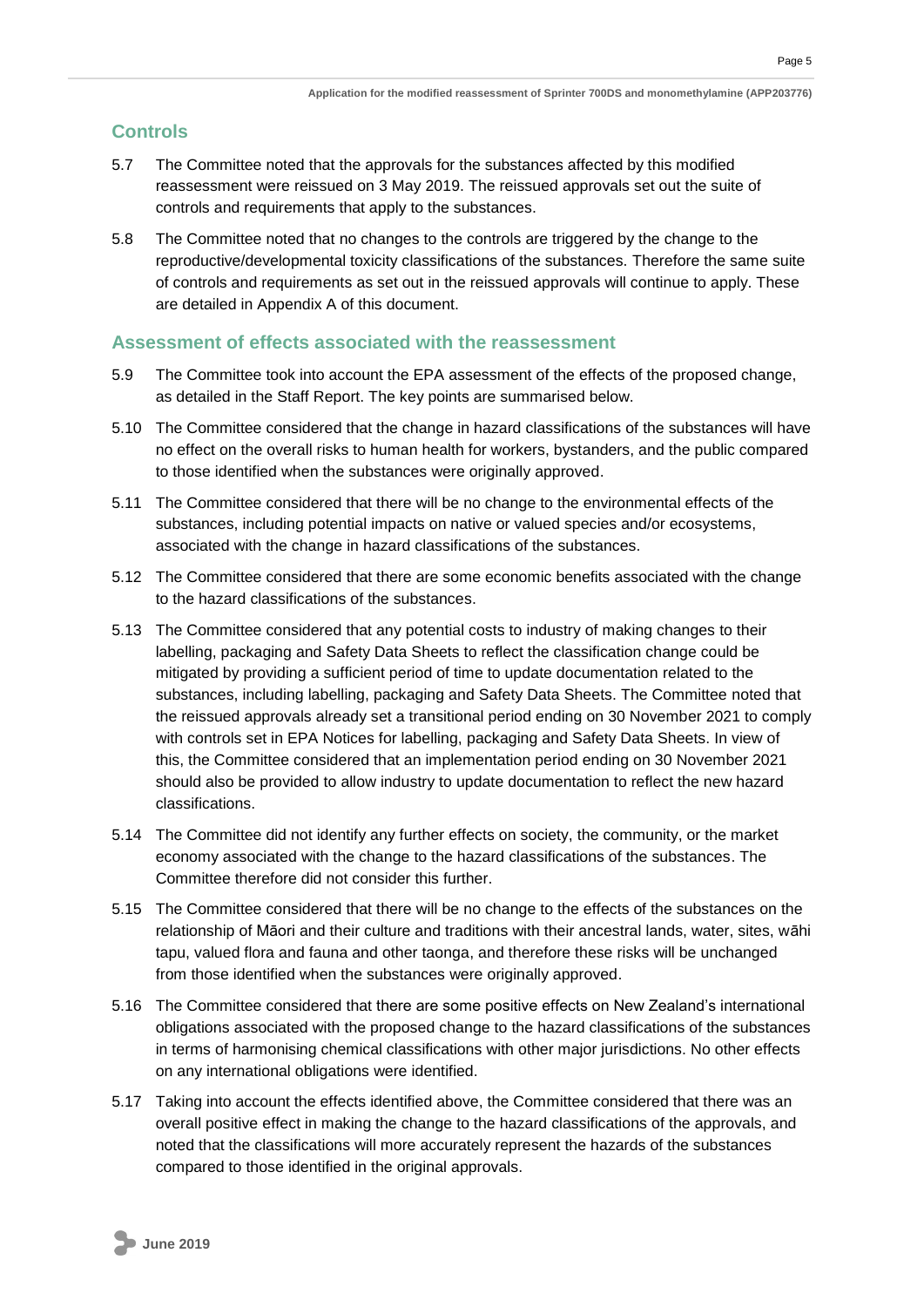## <span id="page-9-0"></span>**6 Conclusion and decision**

- 6.1 Pursuant to sections 63A(6) of the Act and section 32 of the Hazardous Substances and New Organisms (Methodology) Order 1998 ("the Methodology"), the Committee considered this application to modify an approval. In doing so, the Committee applied all the relevant sections of the Act and clauses of the Methodology.
- 6.2 The Committee considered all the effects associated with the reassessment. They considered that the positive effects of implementing the change to the hazard classifications of the approvals outweigh the adverse effects.
- 6.3 In making its decision, the Committee took into account best international practices and standards for the safe management of hazardous substances.
- 6.4 Consequently, the Committee confirmed the change to the hazard classifications of the substances and **approved** the modified reassessment application.

**Signed by: Dr Derek Belton Date: 6 June 2019 Chair, Decision Making Committee Environmental Protection Authority**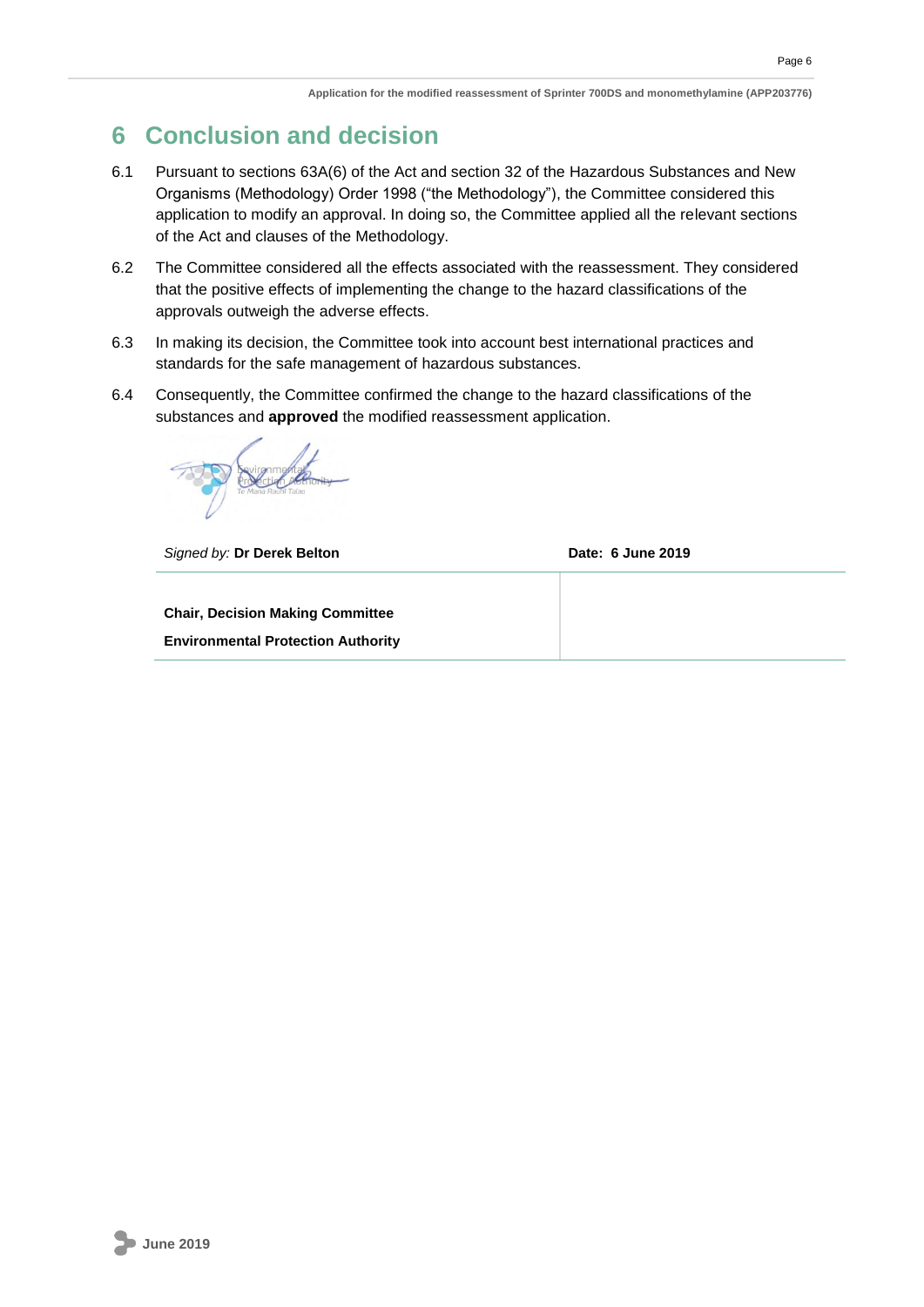# <span id="page-10-0"></span>**Appendix A: Controls**

### **Controls applying to Methanamine (methylamine)**

The controls in Table A-1 are prescribed by the EPA Notices. The additional controls set under section 77A are in Table A-2.

The controls in Table A-3 are requirements under the HSW legislation. Note: these requirements are not set for the substance under this approval but apply in their own right under the HSW legislation according to the classification of the substance. They are listed here for information purposes only.

| <b>Control</b><br>code | <b>EPA Notice</b>                                                       | <b>Control description</b>                                   |
|------------------------|-------------------------------------------------------------------------|--------------------------------------------------------------|
| LAB                    | <b>EPA Labelling</b><br>Notice 2017                                     | Requirements for labelling of hazardous substances           |
| <b>SDS</b>             | <b>EPA Safety Data</b><br>Sheets Notice 2017                            | Requirements for safety data sheets for hazardous substances |
| <b>DIS</b>             | <b>EPA Disposal</b><br>Notice 2017                                      | Requirements for disposal of hazardous substances            |
| HPC-1                  | <b>EPA Hazardous</b><br><b>Property Controls</b><br>Notice 2017 Part 1  | <b>Hazardous Property Controls preliminary provisions</b>    |
| $HPC-2$                | <b>EPA Hazardous</b><br><b>Property Controls</b><br>Notice 2017 Part 2  | Certain substances restricted to workplaces only             |
| $HPC-3$                | <b>EPA Hazardous</b><br><b>Property Controls</b><br>Notice 2017 Part 3  | Hazardous substances in a place other than a workplace       |
| HPC-4A                 | <b>EPA Hazardous</b><br><b>Property Controls</b><br>Notice 2017 Part 4A | Site and storage controls for class 9 substances             |
| HPC-4B                 | <b>EPA Hazardous</b><br><b>Property Controls</b><br>Notice 2017 Part 4B | Use of class 9 substances                                    |

#### **Table A-1 EPA Controls for Methanamine (methylamine)**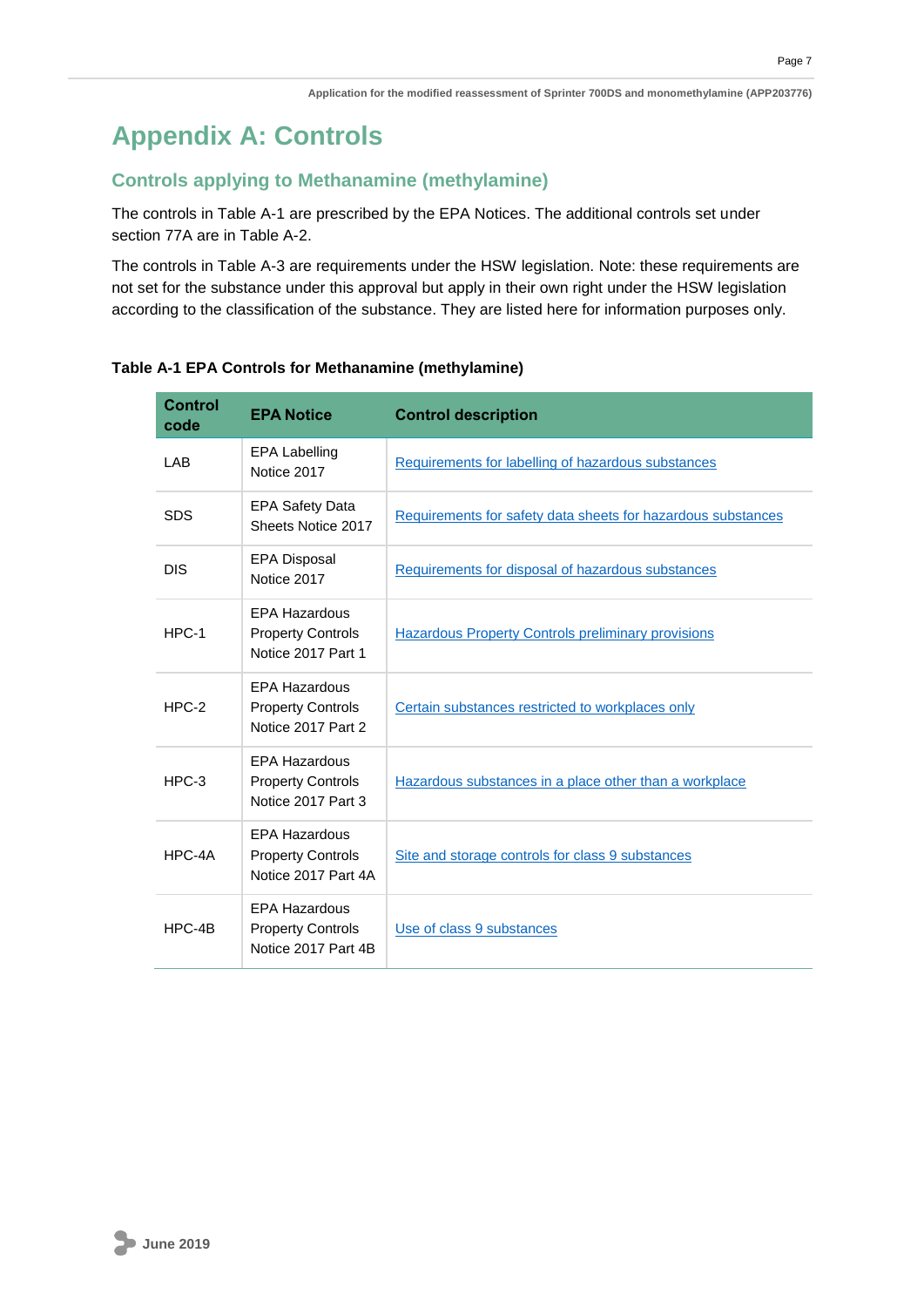| Table A-2 Additional controls and modifications to controls for Methanamine (methylamine) |  |  |  |  |  |
|-------------------------------------------------------------------------------------------|--|--|--|--|--|
|-------------------------------------------------------------------------------------------|--|--|--|--|--|

| Control<br>code    | <b>HSNO Act</b> | Control                                                                                                                                                                                                                                                                           |
|--------------------|-----------------|-----------------------------------------------------------------------------------------------------------------------------------------------------------------------------------------------------------------------------------------------------------------------------------|
| Use<br>restriction | Section 77A     | A use restriction is applied to this substance.                                                                                                                                                                                                                                   |
|                    |                 | No person may use this substance described as a pesticide or a<br>veterinary medicine.                                                                                                                                                                                            |
|                    |                 | However, this substance may be used in the formulation of a<br>pesticide or a veterinary medicine.                                                                                                                                                                                |
|                    |                 | For the purpose of this control—                                                                                                                                                                                                                                                  |
|                    |                 | <b>pesticide</b> includes, but is not limited to, a product intended<br>(a)<br>for use as an acaricide, antifouling paint, avicide, fumigant,<br>fungicide, insecticide, herbicide, miticide, molluscicide, piscicide,<br>timber treatment preservative or vertebrate toxic agent |
|                    |                 | <b>veterinary medicine</b> has the same meaning given to it in<br>(b)<br>the Agricultural Compounds and Veterinary Medicines Act 1997.                                                                                                                                            |

### **Table A-3 HSW Requirements for Methanamine (methylamine)**

| <b>Code</b>    | <b>Regulation</b> | <b>Description</b>                                                |
|----------------|-------------------|-------------------------------------------------------------------|
| <b>HSW2-1</b>  | Reg 2.1 - 2.4     | Workplace labelling of hazardous substance containers             |
| <b>HSW2-2</b>  | Reg 2.5 - 2.10    | <b>Signage</b>                                                    |
| <b>HSW2-3</b>  | Reg 2.11          | <b>Safety data sheets</b>                                         |
| <b>HSW2-4</b>  | Reg 2.12 - 2.14   | Packaging                                                         |
| <b>HSW3-1</b>  | Reg 3.1           | Inventory                                                         |
| <b>HSW3-2</b>  | Reg 3.2 - 3.3     | Managing risks associated with hazardous substances               |
| <b>HSW4-2</b>  | Reg 4.5 - 4.6     | Information, instruction, training and supervision                |
| <b>HSW5-1</b>  | Reg 5.2 - 5.5     | <b>Fire extinguishers</b>                                         |
| <b>HSW5-2</b>  | Reg 5.6 - 5.13    | <b>Emergency response plans</b>                                   |
| <b>HSW8-1</b>  | Reg 8.1 - 8.2     | <b>Compliance certification</b>                                   |
| <b>HSW8-2</b>  | Reg 8.3 - 8.4     | Requirements for public transportation of class 1 to 5 substances |
| <b>HSW10-1</b> | Reg 10.3          | General controls on class 2, 3, and 4 substances                  |
| <b>HSW10-2</b> | Reg 10.4          | Substances that must be secured                                   |
| <b>HSW10-3</b> | Reg 10.5          | Requirement to segregate class 2, 3, and 4 substances             |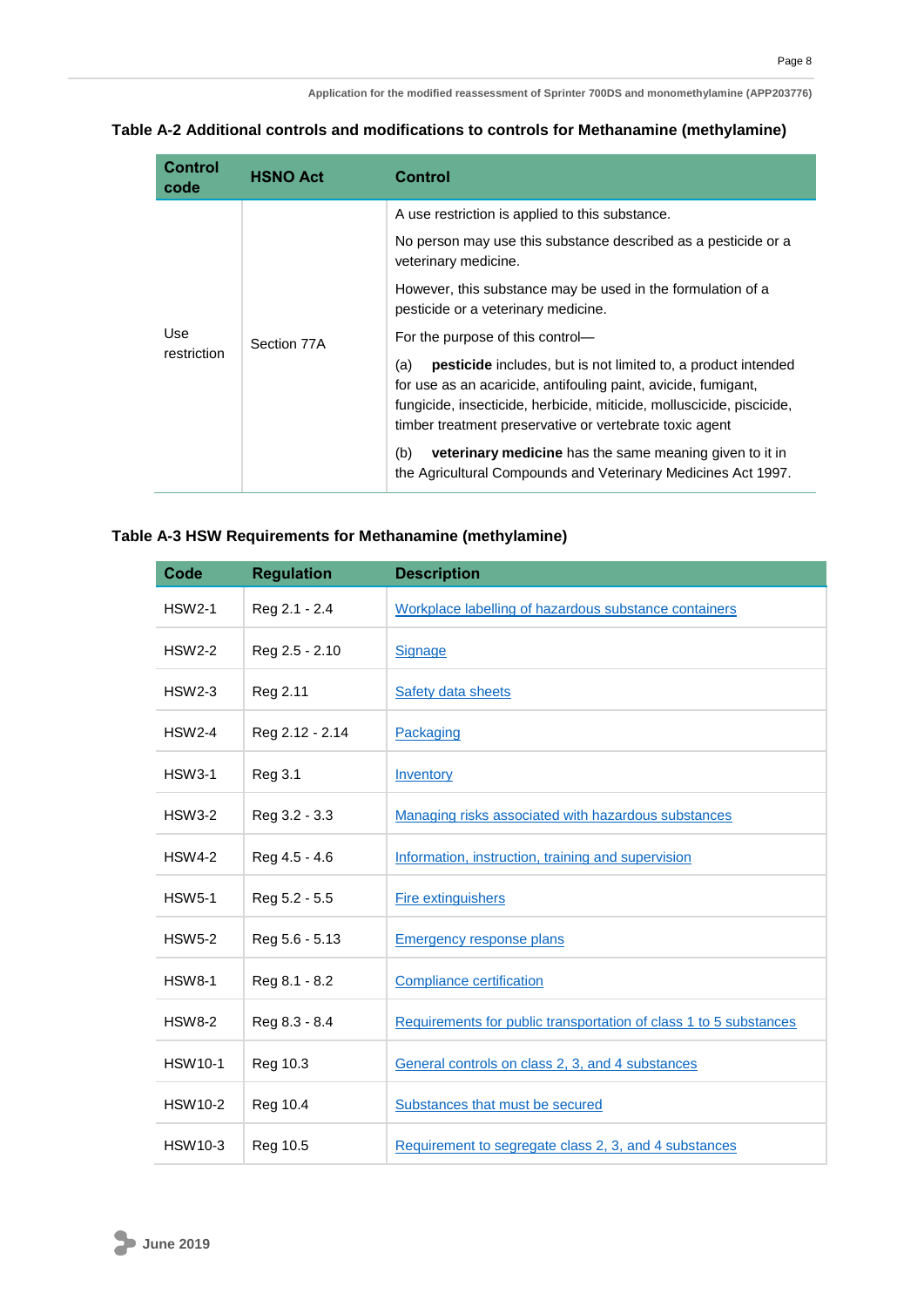| <b>HSW10-4</b>  | Reg 10.6 - 10.7                     | Duty of PCBU to establish a hazardous area                                                                                                         |
|-----------------|-------------------------------------|----------------------------------------------------------------------------------------------------------------------------------------------------|
| <b>HSW10-5</b>  | Reg 10.8 - 10.20                    | Requirements to prevent unintended ignition of class 2.1.1, 2.1.2<br>and 3.1 substances                                                            |
| HSW10-10        | Reg 10.26                           | Duty of PCBU to establish hazardous substance location                                                                                             |
| HSW10-13        | Reg 10.34 - 10.35                   | Requirement to have compliance certificate if class 2.1.1, 2.1.2, or<br>3.1 substance present at hazardous substance location                      |
| <b>HSW10-15</b> | Reg 10.37                           | <b>Requirement for transit depot</b>                                                                                                               |
| <b>HSW11-1</b>  | Part 11                             | Controls relating to adverse effects of unintended ignition of class 2<br>and 3.1 substances                                                       |
| <b>HSW13-1</b>  | Reg 13.3 - 13.4                     | Records of application for class 6 substances                                                                                                      |
| <b>HSW13-2</b>  | Reg 13.7                            | Duty of PCBU who directs work using class 6, 8.1, 8.2, or 8.3<br>substances to ensure equipment is appropriate                                     |
| <b>HSW13-3</b>  | Reg 13.8                            | Duty of PCBU who directs work using class 6 and 8 substances to<br>ensure personal protective equipment used                                       |
| <b>HSW13-5</b>  | Reg 13.10                           | Substances not requiring a certified handler to be secured                                                                                         |
| <b>HSW13-7</b>  | Reg 13.14 - 13.16                   | Transportation of certain class 6 and 8 substances                                                                                                 |
| <b>HSW13-8</b>  | Reg 13.17                           | Prohibition on use of substance in excess of tolerable exposure limit                                                                              |
| <b>HSW13-9</b>  | Reg 13.18                           | Duty of PCBU to ensure prescribed exposure standards for class 6<br>substances not exceeded                                                        |
| <b>HSW13-13</b> | Reg 13.26 - 13.29,<br>13.35 - 13.37 | Storage and segregation of certain class 6 or 8 substances                                                                                         |
| <b>HSW13-15</b> | Reg 13.34,<br>13.38 - 13.39         | Duty of PCBU to establish hazardous substance location and<br>compliance certificate requirements where certain class 6 or 8<br>substances present |
| HSW13-16        | Reg 13.40 - 13.44                   | Separation of hazardous substance locations holding class 6 and 8<br>substances                                                                    |
| <b>HSW13-17</b> | Reg 13.45                           | Additional emergency management requirements for certain class 6<br>or 8 substances                                                                |
| <b>HSW15-1</b>  | Part 15                             | Requirements for gases under pressure                                                                                                              |
| <b>HSW16-1</b>  | Part 16                             | Requirements for tank wagons and transportable containers                                                                                          |
| <b>HSW17-1</b>  | Part 17                             | Requirements for stationary container systems                                                                                                      |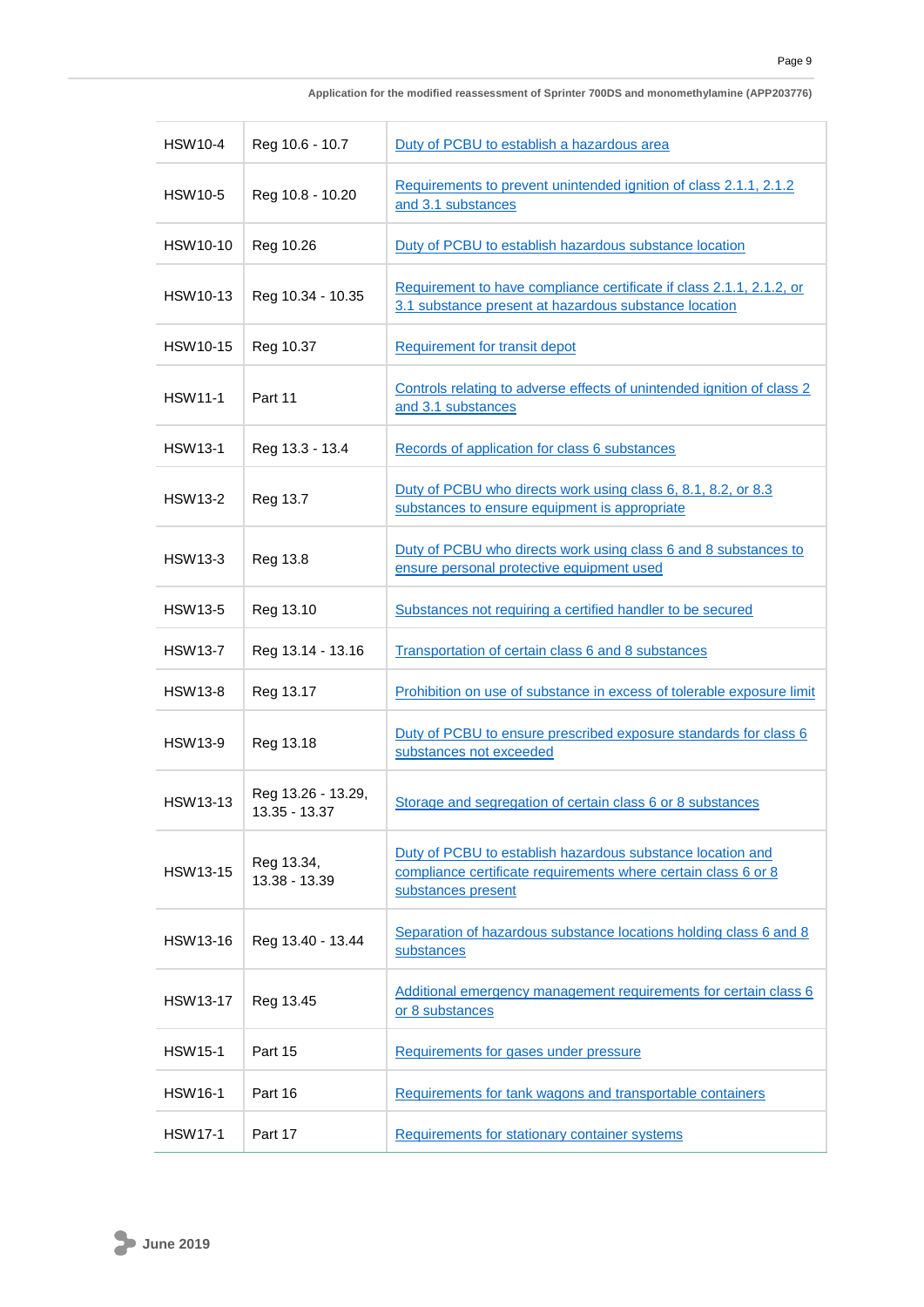#### **Controls applying to Methylamine >25% in a non hazardous gaseous diluent**

The controls in Table A-4 are prescribed by the EPA Notices. The additional controls set under section 77A are in Table A-5.

The controls in Table A-6 are requirements under the HSW legislation. Note: these requirements are not set for the substance under this approval but apply in their own right under the HSW legislation according to the classification of the substance. They are listed here for information purposes only.

#### **Table A-4 EPA Controls for Methylamine >25% in a non hazardous gaseous diluent**

| <b>Control</b><br>code | <b>EPA Notice</b>                                                       | <b>Control description</b>                                   |
|------------------------|-------------------------------------------------------------------------|--------------------------------------------------------------|
| <b>LAB</b>             | <b>EPA Labelling</b><br>Notice 2017                                     | Requirements for labelling of hazardous substances           |
| <b>SDS</b>             | <b>EPA Safety Data</b><br>Sheets Notice 2017                            | Requirements for safety data sheets for hazardous substances |
| <b>DIS</b>             | EPA Disposal<br>Notice 2017                                             | Requirements for disposal of hazardous substances            |
| HPC-1                  | <b>EPA Hazardous</b><br><b>Property Controls</b><br>Notice 2017 Part 1  | <b>Hazardous Property Controls preliminary provisions</b>    |
| $HPC-2$                | <b>EPA Hazardous</b><br><b>Property Controls</b><br>Notice 2017 Part 2  | Certain substances restricted to workplaces only             |
| $HPC-3$                | <b>EPA Hazardous</b><br><b>Property Controls</b><br>Notice 2017 Part 3  | Hazardous substances in a place other than a workplace       |
| HPC-4A                 | <b>EPA Hazardous</b><br><b>Property Controls</b><br>Notice 2017 Part 4A | Site and storage controls for class 9 substances             |
| HPC-4B                 | <b>EPA Hazardous</b><br><b>Property Controls</b><br>Notice 2017 Part 4B | Use of class 9 substances                                    |

#### **Table A-5 HSNO Additional controls and modifications to controls for Methylamine >25% in a non hazardous gaseous diluent**

| <b>Control</b><br>code | <b>HSNO Act</b> | Control                                                                                                                                                                                                                         |
|------------------------|-----------------|---------------------------------------------------------------------------------------------------------------------------------------------------------------------------------------------------------------------------------|
| Use<br>restriction     | Section 77A     | A use restriction is applied to this substance.<br>No person may use this substance as a pesticide, or veterinary medicine;<br>however, this substance may be used in the formulation of a pesticide or<br>veterinary medicine. |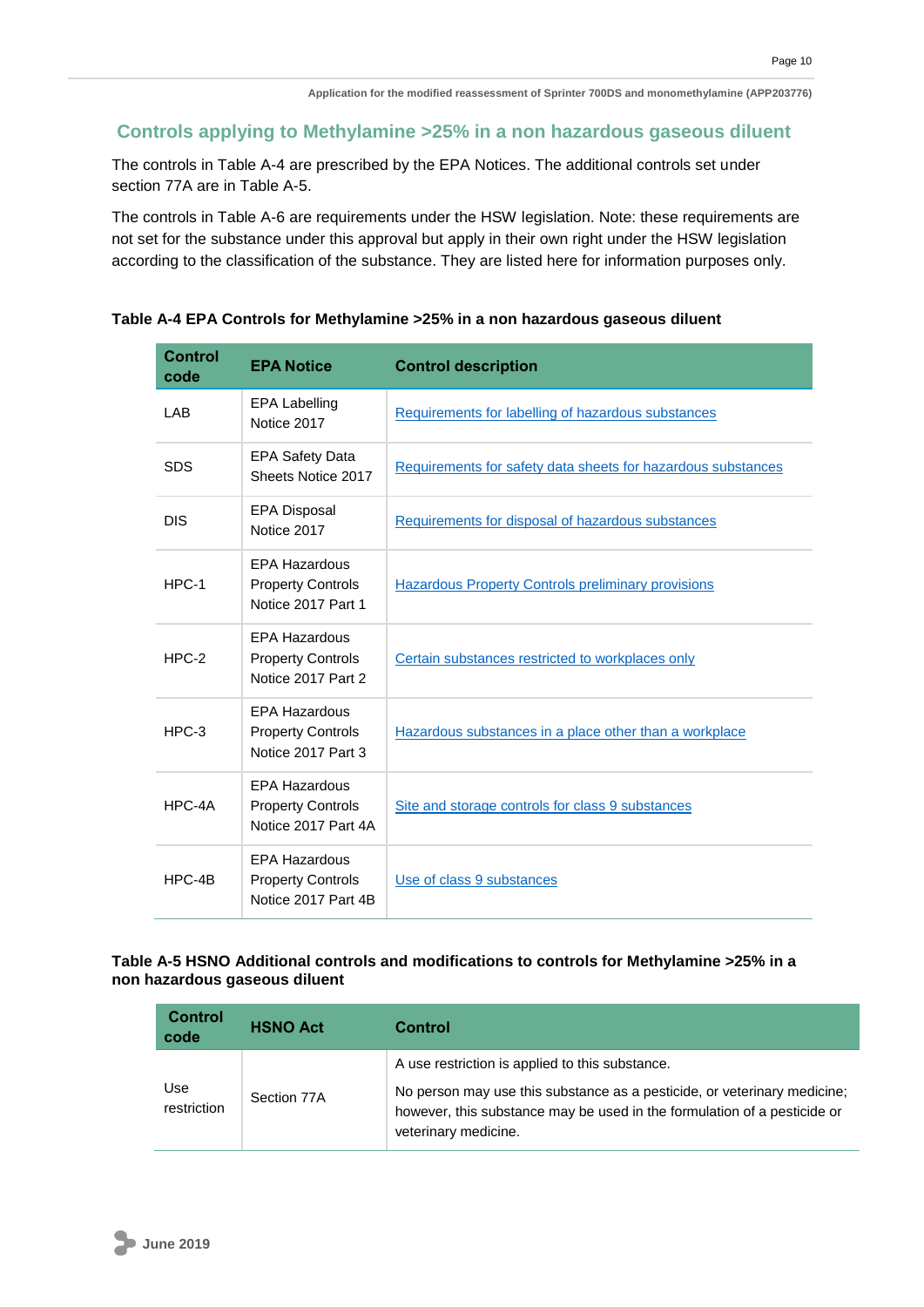#### **Table A-6 HSW Requirements for Methylamine >25% in a non hazardous gaseous diluent**

| <b>Code</b>     | <b>Regulation</b>                  | <b>Description</b>                                                                                                                              |
|-----------------|------------------------------------|-------------------------------------------------------------------------------------------------------------------------------------------------|
| <b>HSW2-1</b>   | Reg 2.1 - 2.4                      | Workplace labelling of hazardous substance containers                                                                                           |
| HSW2-2          | Reg 2.5 - 2.10                     | Signage                                                                                                                                         |
| <b>HSW2-3</b>   | Reg 2.11                           | Safety data sheets                                                                                                                              |
| <b>HSW2-4</b>   | Reg 2.12 - 2.14                    | Packaging                                                                                                                                       |
| <b>HSW3-1</b>   | Reg 3.1                            | Inventory                                                                                                                                       |
| <b>HSW3-2</b>   | Reg 3.2 - 3.3                      | Managing risks associated with hazardous substances                                                                                             |
| <b>HSW4-2</b>   | Reg 4.5 - 4.6                      | Information, instruction, training and supervision                                                                                              |
| <b>HSW5-2</b>   | Reg 5.6 - 5.13                     | <b>Emergency response plans</b>                                                                                                                 |
| <b>HSW13-1</b>  | Reg 13.3 - 13.4                    | Records of application for class 6 substances                                                                                                   |
| <b>HSW13-2</b>  | Reg 13.7                           | Duty of PCBU who directs work using class 6, 8.1, 8.2, or 8.3 substances<br>to ensure equipment is appropriate                                  |
| <b>HSW13-3</b>  | Reg 13.8                           | Duty of PCBU who directs work using class 6 and 8 substances to ensure<br>personal protective equipment used                                    |
| <b>HSW13-5</b>  | Reg 13.10                          | Substances not requiring a certified handler to be secured                                                                                      |
| <b>HSW13-7</b>  | Reg 13.14 - 13.16                  | Transportation of certain class 6 and 8 substances                                                                                              |
| <b>HSW13-8</b>  | Reg 13.17                          | Prohibition on use of substance in excess of tolerable exposure limit                                                                           |
| <b>HSW13-9</b>  | Reg 13.18                          | Duty of PCBU to ensure prescribed exposure standards for class 6<br>substances not exceeded                                                     |
| <b>HSW13-13</b> | Reg 13.26 -13.29,<br>13.35 - 13.37 | Storage and segregation of certain class 6 or 8 substances                                                                                      |
| <b>HSW13-15</b> | Reg 13.34,<br>13.38 - 13.39        | Duty of PCBU to establish hazardous substance location and compliance<br>certificate requirements where certain class 6 or 8 substances present |
| HSW13-16        | Reg 13.40 - 13.44                  | Separation of hazardous substance locations holding class 6 and 8<br>substances                                                                 |
| <b>HSW13-17</b> | Reg 13.45                          | Additional emergency management requirements for certain class 6 or 8<br>substances                                                             |
| <b>HSW15-1</b>  | Part 15                            | Requirements for gases under pressure                                                                                                           |
| <b>HSW16-1</b>  | Part 16                            | Requirements for tank wagons and transportable containers                                                                                       |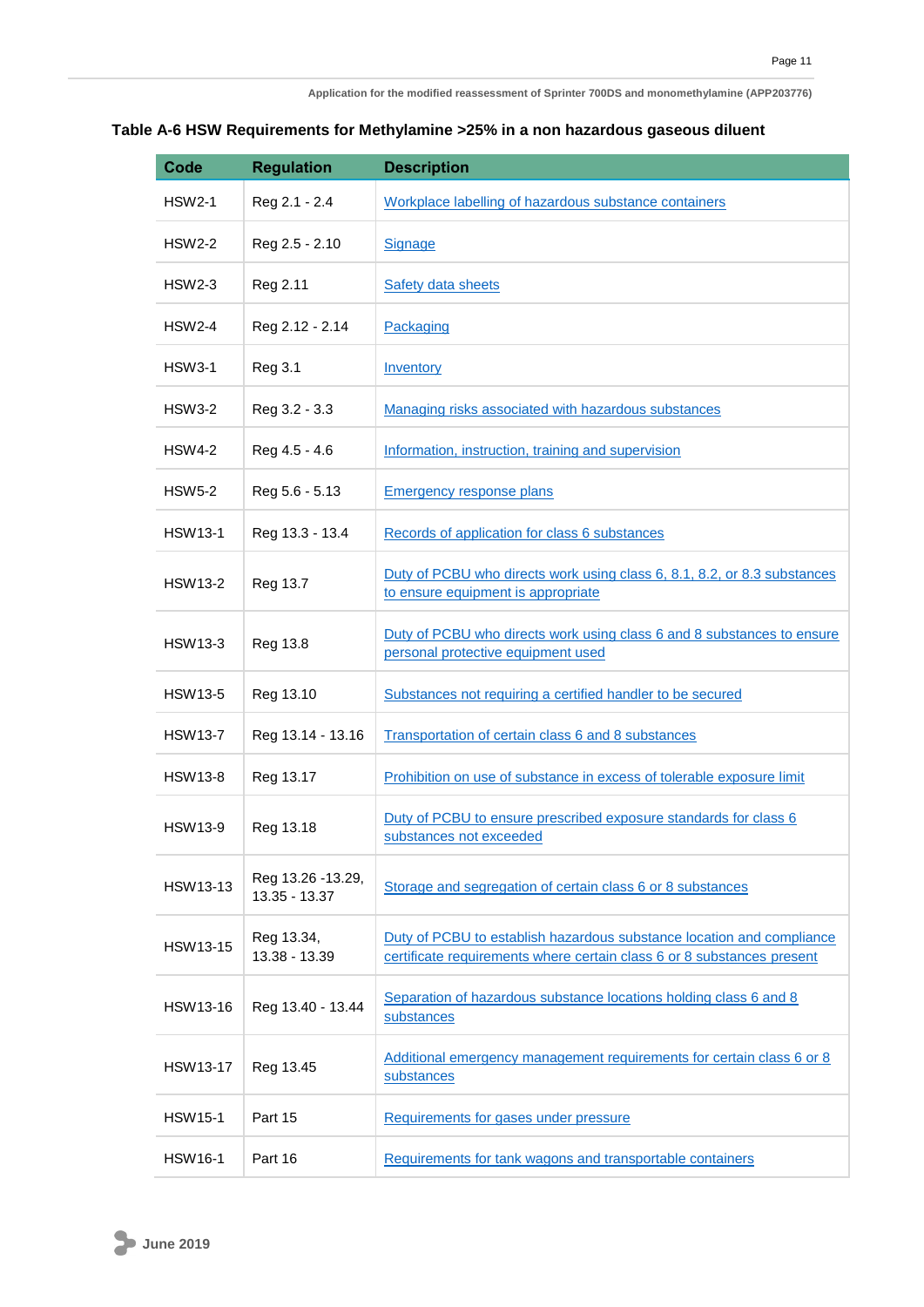| <b>HSW17-1</b> | Part 17 | <b>Requirements for st</b> |
|----------------|---------|----------------------------|
|                |         |                            |

tationary container systems

### **Controls applying to Sprinter 700DS**

The controls in Table A-7 are prescribed by the EPA Notices. The additional controls set under section 77A are in Table A-8.

The controls in Table A-9 are requirements under the HSW legislation. Note: these requirements are not set for the substance under this approval but apply in their own right under the HSW legislation according to the classification of the substance. They are listed here for information purposes only.

| <b>Control</b><br>code | <b>EPA Notice</b>                                                       | <b>Control description</b>                                    |
|------------------------|-------------------------------------------------------------------------|---------------------------------------------------------------|
| LAB                    | <b>EPA Labelling</b><br>Notice 2017                                     | Requirements for labelling of hazardous substances            |
| <b>PKG</b>             | EPA Packaging<br>Notice 2017                                            | Requirements for packaging of hazardous substances            |
| <b>SDS</b>             | <b>EPA Safety Data</b><br>Sheets Notice 2017                            | Requirements for safety data sheets for hazardous substances  |
| <b>DIS</b>             | EPA Disposal<br>Notice 2017                                             | Requirements for disposal of hazardous substances             |
| HPC-1                  | <b>EPA Hazardous</b><br><b>Property Controls</b><br>Notice 2017 Part 1  | <b>Hazardous Property Controls preliminary provisions</b>     |
| $HPC-3$                | <b>EPA Hazardous</b><br><b>Property Controls</b><br>Notice 2017 Part 3  | Hazardous substances in a place other than a workplace        |
| HPC-4A                 | <b>EPA Hazardous</b><br><b>Property Controls</b><br>Notice 2017 Part 4A | Site and storage controls for class 9 substances              |
| HPC-4B                 | <b>EPA Hazardous</b><br><b>Property Controls</b><br>Notice 2017 Part 4B | Use of class 9 substances                                     |
| HPC-4C                 | <b>EPA Hazardous</b><br><b>Property Controls</b><br>Notice 2017 Part 4C | Qualifications required for application of class 9 pesticides |

**Table A-7 EPA Controls for Sprinter 700DS**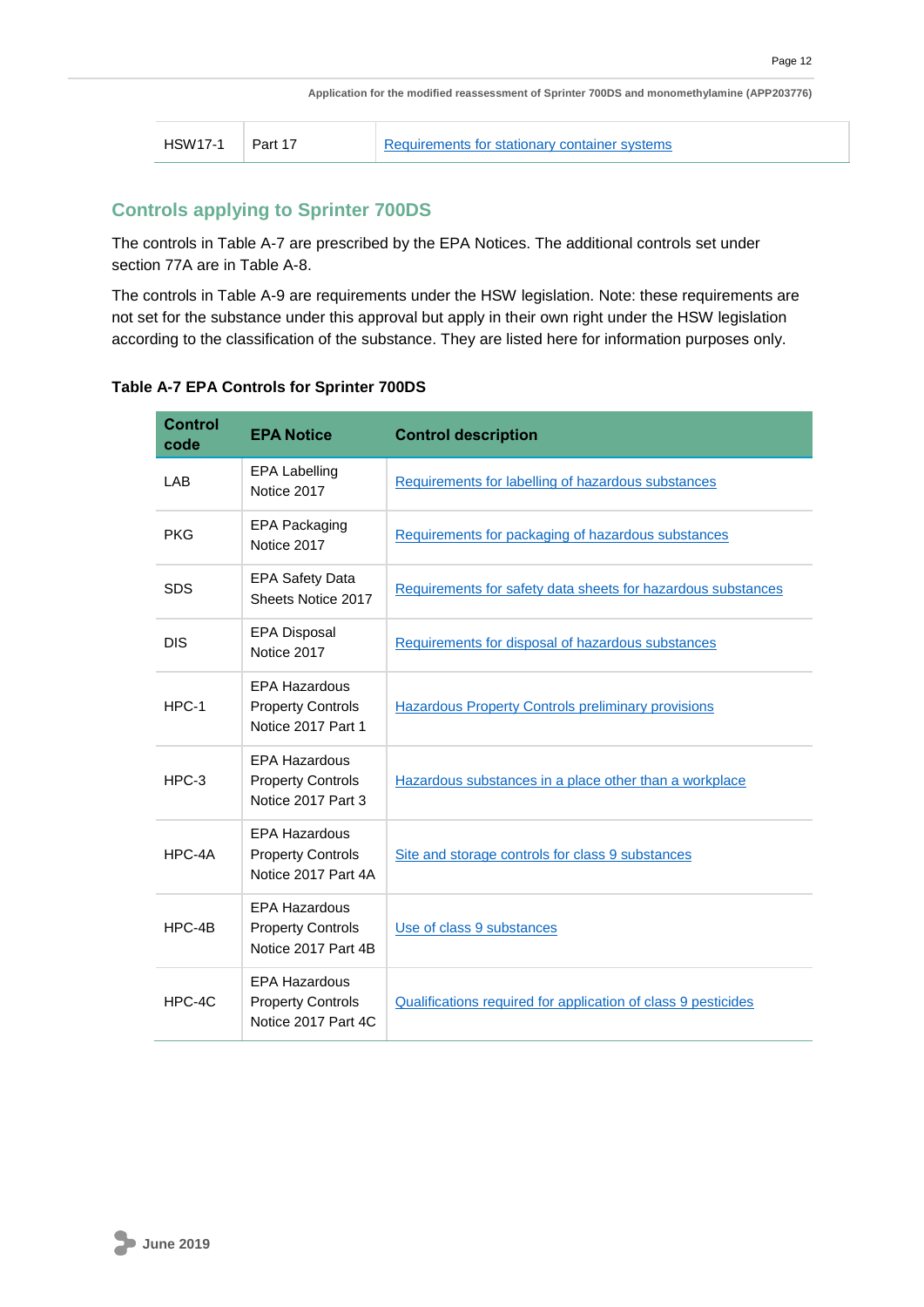#### **Table A-8 HSNO Additional Controls and Modifications to Controls for Sprinter 700DS**

| <b>Control</b><br>code | <b>HSNO Act</b>                                       | <b>Control</b>                                                                                                              |                                                                  |                                                                                                                                                                                                                                                                                                     |
|------------------------|-------------------------------------------------------|-----------------------------------------------------------------------------------------------------------------------------|------------------------------------------------------------------|-----------------------------------------------------------------------------------------------------------------------------------------------------------------------------------------------------------------------------------------------------------------------------------------------------|
| Section 77 variation   | A maximum application rate is set for this substance. |                                                                                                                             |                                                                  |                                                                                                                                                                                                                                                                                                     |
| Application<br>rate    | to HPC Notice<br>clause 50                            | once per season.                                                                                                            | Sprinter 700DS shall be applied at a maximum application rate of | 3.6 L/ha (2.52 kg 2,4-D/ha) with a maximum application frequency of                                                                                                                                                                                                                                 |
| Label                  | Section 77 variation<br>to Labelling Notice           | and overalls must be worn'.                                                                                                 | Additional label information has been specified.                 | The label must have a statement saying "if re-entry work is required<br>within 24 hours of application, eye protection, waterproof gloves, boots                                                                                                                                                    |
|                        |                                                       | Additional label information has been specified.<br>The label must contain a statement specifying the minimum droplet size: |                                                                  |                                                                                                                                                                                                                                                                                                     |
| Label                  | Section 77 variation<br>to Labelling Notice           | <b>Method</b>                                                                                                               | <b>Droplet size</b>                                              | <b>Reference</b>                                                                                                                                                                                                                                                                                    |
|                        |                                                       | Aerial                                                                                                                      | No finer than coarse                                             | BCPC or ASABE S572                                                                                                                                                                                                                                                                                  |
|                        |                                                       | <b>Boom</b>                                                                                                                 | No finer than medium                                             | BCPC or ASABE S572                                                                                                                                                                                                                                                                                  |
| Max<br>impurity        | Section 77A                                           | for this substance is set.<br>$(ng/g)$ or lower.                                                                            |                                                                  | The maximum level of an impurity in the technical grade active material<br>The maximum content of dioxin TEQ shall be less than 0.1 ppb $(nq/q)$ .<br>The concentration of 2,3,7,8 tetrachlorodibenzo-para-dioxin (2,3,7,8)<br>TCDD) congener must be undetectable at a detection limit of 0.01 ppb |

#### **Table A-9 HSW Requirements for Sprinter 700DS**

| Code          | <b>Regulation</b> | <b>Description</b>                                    |
|---------------|-------------------|-------------------------------------------------------|
| <b>HSW2-1</b> | Reg 2.1 - 2.4     | Workplace labelling of hazardous substance containers |
| <b>HSW2-2</b> | Reg 2.5 - 2.10    | <b>Signage</b>                                        |
| $HSW2-3$      | Reg 2.11          | Safety data sheets                                    |
| <b>HSW2-4</b> | Reg 2.12 - 2.14   | Packaging                                             |
| <b>HSW3-1</b> | Reg 3.1           | Inventory                                             |
| HSW3-2        | Reg 3.2 - 3.3     | Managing risks associated with hazardous substances   |
| <b>HSW4-2</b> | Reg 4.5 - 4.6     | Information, instruction, training and supervision    |
| <b>HSW5-2</b> | Reg 5.6 - 5.13    | Emergency response plans                              |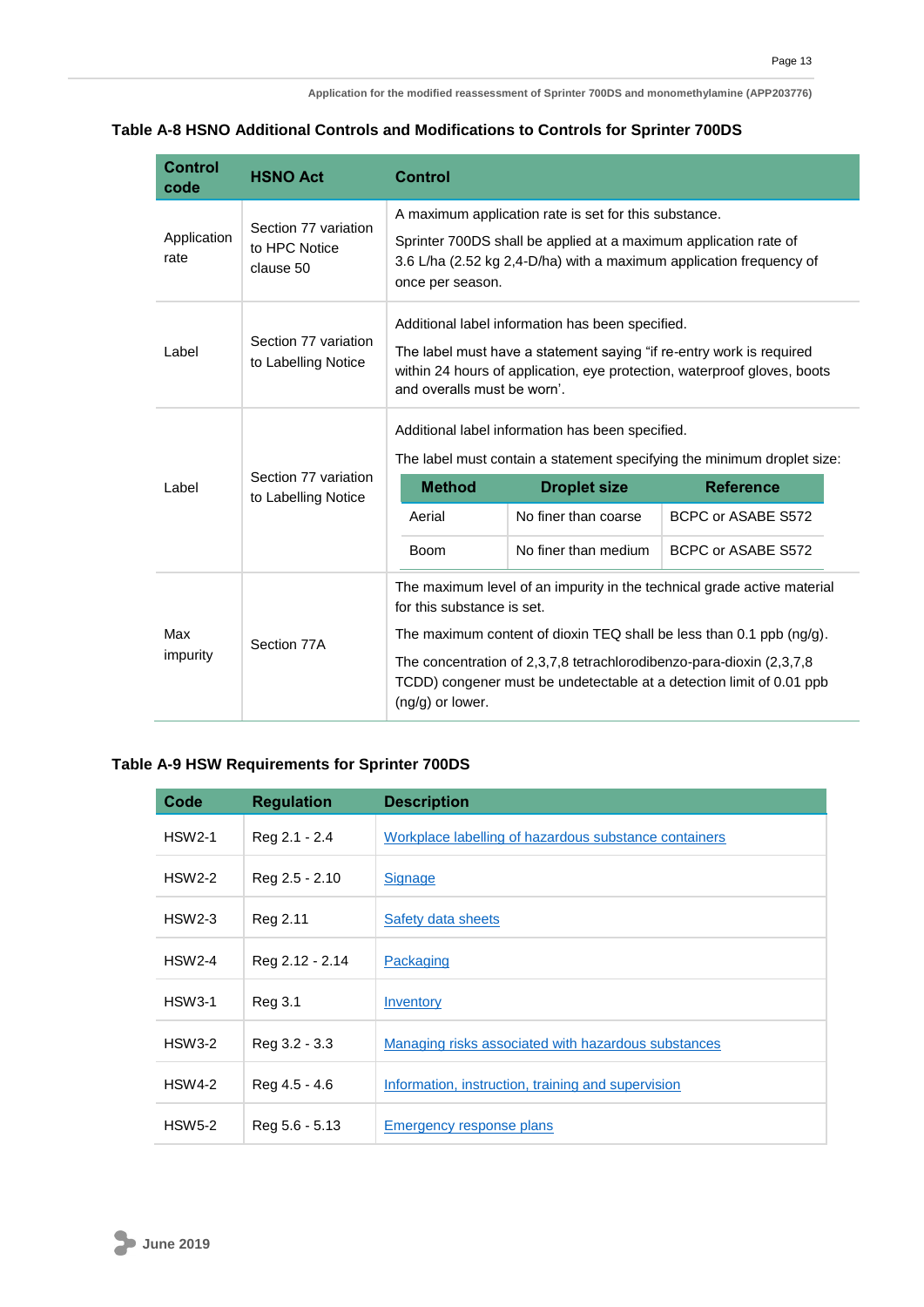| Application for the modified reassessment of Sprinter 700DS and monomethylamine (APP203776) |  |  |
|---------------------------------------------------------------------------------------------|--|--|
|---------------------------------------------------------------------------------------------|--|--|

| <b>HSW13-2</b> | Reg 13.7          | Duty of PCBU who directs work using class 6, 8.1, 8.2, or 8.3<br>substances to ensure equipment is appropriate |
|----------------|-------------------|----------------------------------------------------------------------------------------------------------------|
| <b>HSW13-3</b> | Reg 13.8          | Duty of PCBU who directs work using class 6 and 8 substances to<br>ensure personal protective equipment used   |
| <b>HSW13-7</b> | Reg 13.14 - 13.16 | <b>Transportation of certain class 6 and 8 substances</b>                                                      |
| <b>HSW13-8</b> | Reg 13.17         | Prohibition on use of substance in excess of tolerable exposure limit                                          |
| <b>HSW13-9</b> | Reg 13.18         | <u>Duty of PCBU to ensure prescribed exposure standards for class 6</u><br>substances not exceeded             |
| HSW13-14       | Reg 13.30 - 33    | Secondary containment requirements for class 6 and 8 pooling<br>substances                                     |
| <b>HSW16-1</b> | Part 16           | Requirements for tank wagons and transportable containers                                                      |
| <b>HSW17-1</b> | Part 17           | Requirements for stationary container systems                                                                  |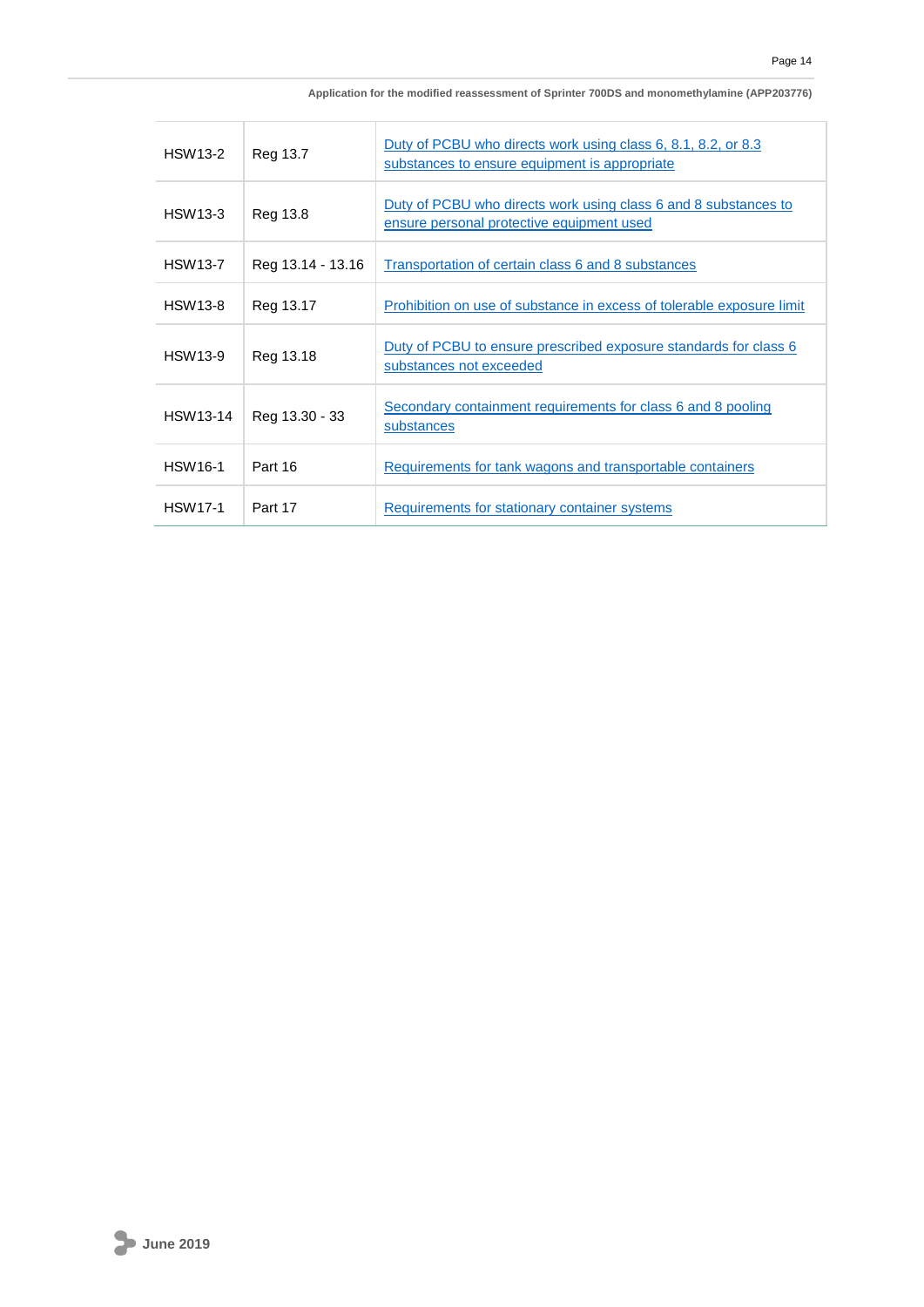# <span id="page-18-0"></span>**Appendix B: Decision Path**

### **Context**

This decision path describes the decision-making process for applications for a modified reassessment for amendments to hazardous substances approvals. These applications are made and determined under section 63A of the HSNO Act.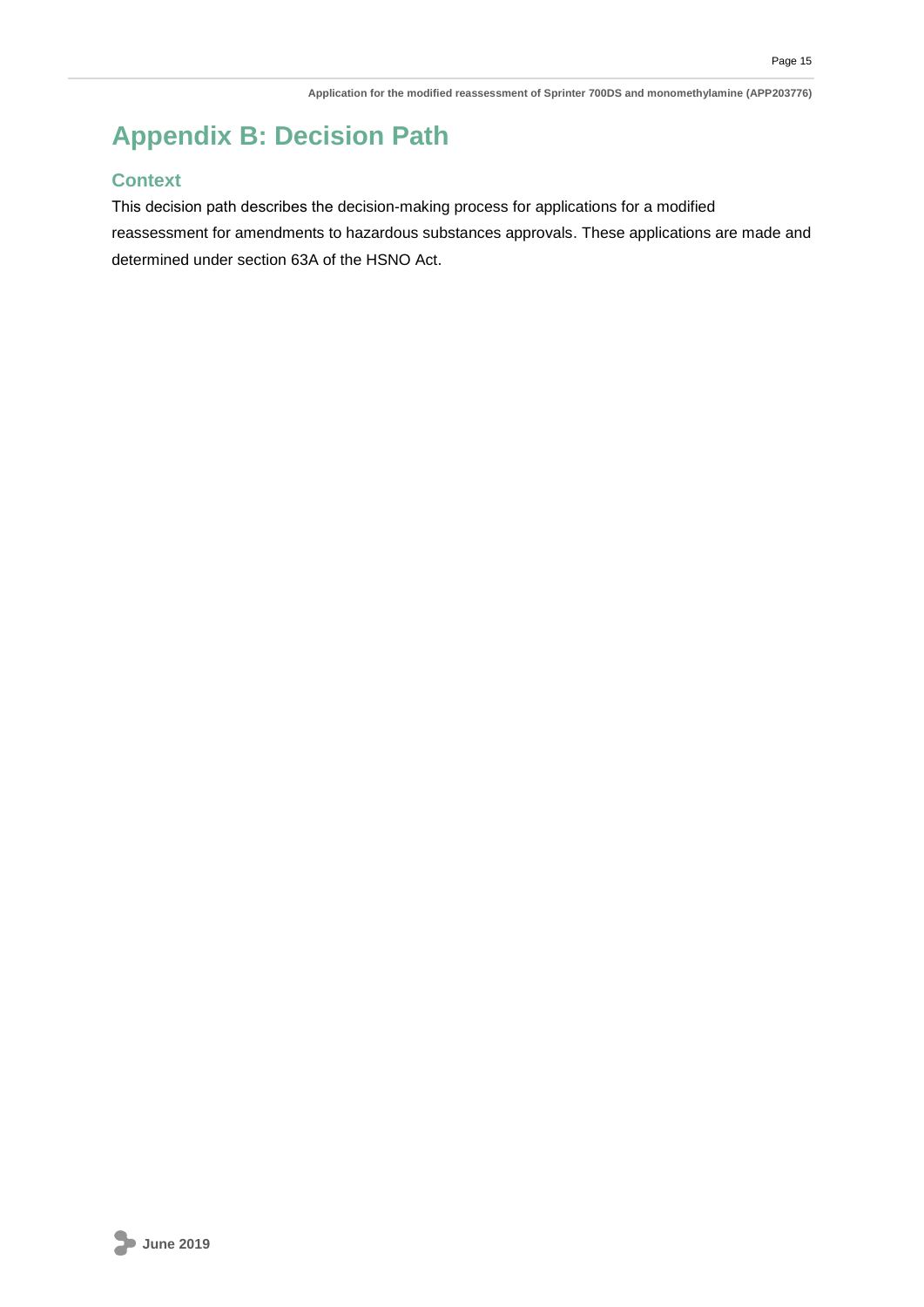### *Decision path for modified reassessment for amendments to hazardous substance approvals: application made and determined under section 63A.*

For proper interpretation of the decision path it is important to work through the flowchart in conjunction with the explanatory notes.

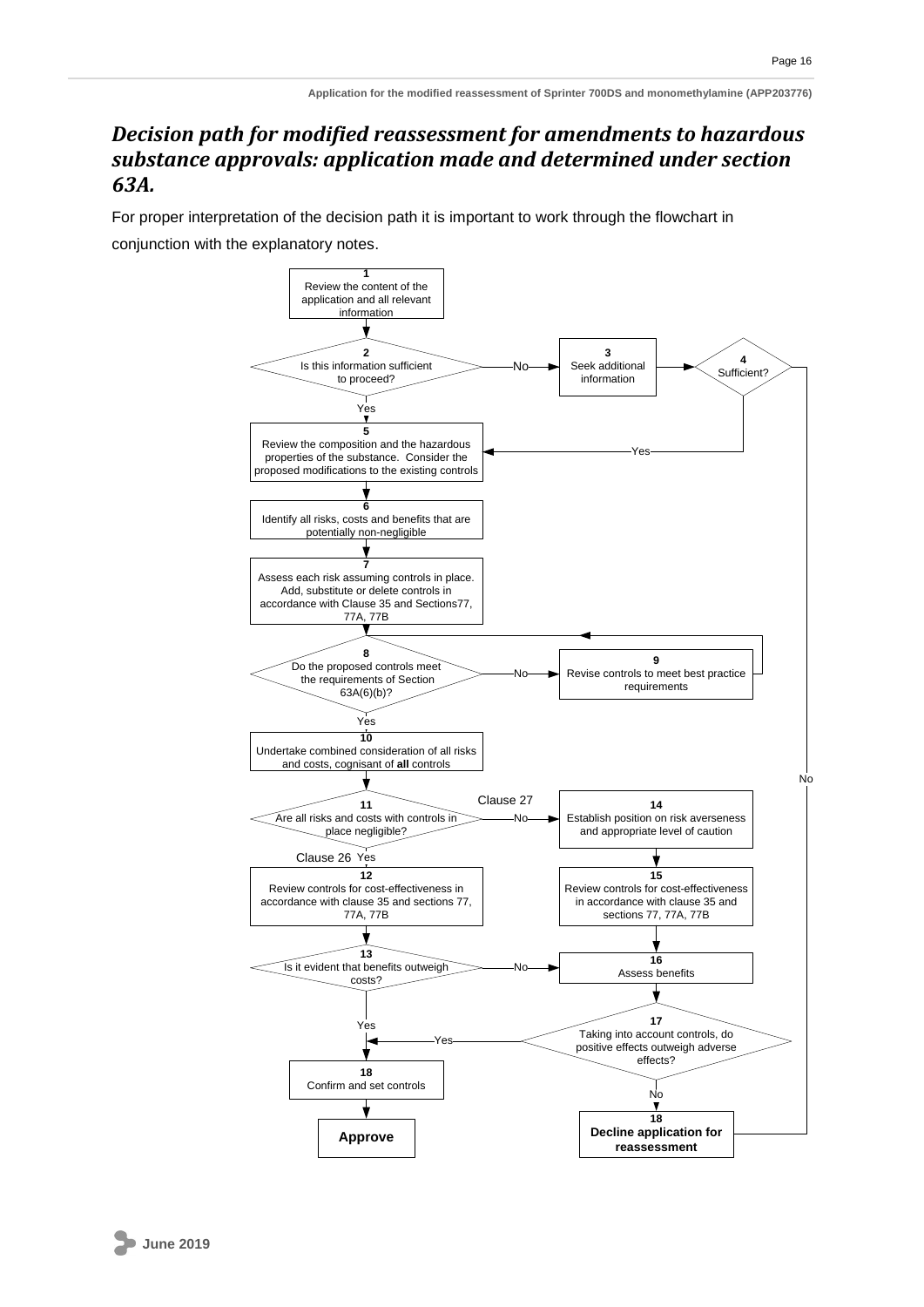### *Explanatory Notes*

| Item 1:    | Review the content of the application and all relevant information                                                                                                                                                                                                                              |
|------------|-------------------------------------------------------------------------------------------------------------------------------------------------------------------------------------------------------------------------------------------------------------------------------------------------|
|            | Review the application, the E&R Report, and information received from experts and that<br>provided in submissions (where relevant) in terms of section 28(2) of the Act and clauses 8,<br>15, 16 and 20 of the Methodology.                                                                     |
|            | While section 63A is not mentioned in section 53 (public notification), sections 63A(4) and (5)<br>provide discretion for the HSNO decision maker to consider public notification (cf section<br>53(2)) and guidance re consultation where an application is not publicly notified.             |
| Item $2$ : | Is this information sufficient to proceed?                                                                                                                                                                                                                                                      |
|            | Review the information and determine whether or not there is sufficient information available to<br>make a decision.                                                                                                                                                                            |
| Item 3:    | (if 'no') Seek additional information                                                                                                                                                                                                                                                           |
|            | If there is not sufficient information then additional information may need to be sought under<br>section 52 or 58 of the Act.                                                                                                                                                                  |
|            | If the applicant is not able to provide sufficient information for consideration then the<br>application is not approved. In these circumstances the HSNO decision maker may choose to<br>decline the application, or the application may lapse.                                                |
|            |                                                                                                                                                                                                                                                                                                 |
| Item 4     | Sufficient?                                                                                                                                                                                                                                                                                     |
|            | When additional information has been sought, has this been provided, and is there now<br>sufficient information available to make a decision?                                                                                                                                                   |
|            | If the HSNO decision maker is not satisfied that it has sufficient information for consideration,<br>then the application for reassessment must be declined (see item 18).                                                                                                                      |
| Item 5:    | (if 'yes' from item 2 or from item 4) Review the composition and the hazardous<br>properties of the substance, and the proposed modifications to the existing controls                                                                                                                          |
|            | Review the composition of the substance, its hazardous properties, and the existing suite of<br>controls on the substance. The level of detail for this review will depend on the nature of the<br>application for modified reassessment. In most cases a detailed review will not be required. |
|            | Consider the proposed modifications to the existing controls.                                                                                                                                                                                                                                   |
| Item 6:    | Identify all risks, costs and benefits that are potentially non-negligible <sup>1</sup>                                                                                                                                                                                                         |

<sup>1</sup> Relevant effects are **marginal effects**, or the changes that will occur as a result of the substance being available. Financial costs associated with preparing and submitting an application are not marginal effects and are not effects of the substance(s) and are therefore not taken into account in weighing up adverse and positive effects. These latter types of costs are sometimes called 'sunk' costs since they are incurred whether or not the application is successful.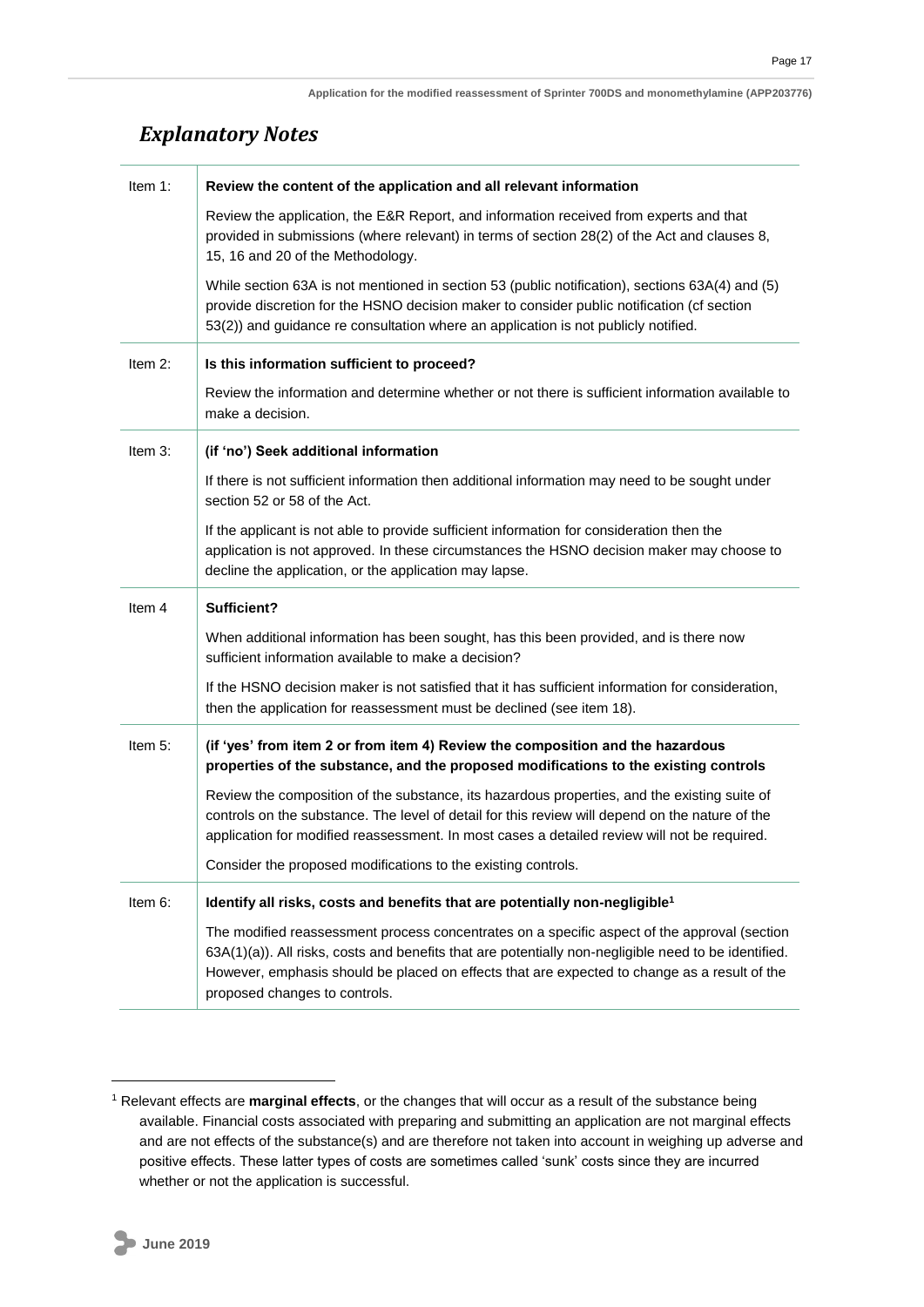|         | Costs and benefits are defined in the Methodology as the value of particular effects. However,<br>in most cases these 'values' are not certain and have a likelihood attached to them. Thus<br>costs and risks are generally synonymous and may be addressed together. |                                                                                                                                                                                                                                                                                                                                                                                                                                                                                       |  |  |
|---------|------------------------------------------------------------------------------------------------------------------------------------------------------------------------------------------------------------------------------------------------------------------------|---------------------------------------------------------------------------------------------------------------------------------------------------------------------------------------------------------------------------------------------------------------------------------------------------------------------------------------------------------------------------------------------------------------------------------------------------------------------------------------|--|--|
|         | more certain.                                                                                                                                                                                                                                                          | Examples of costs that cannot be considered as risks are one-off direct financial costs incurred<br>by applicants that cannot be considered as 'sunk' costs (see footnote 1). Where such costs<br>arise they will considered in the same way as risks, but their likelihood of occurrence will be                                                                                                                                                                                     |  |  |
|         | Identification is a two-step process that scopes the range of possible effects (risks, costs and<br>benefits).                                                                                                                                                         |                                                                                                                                                                                                                                                                                                                                                                                                                                                                                       |  |  |
|         | Step 1:                                                                                                                                                                                                                                                                | Identify all possible risks and costs (adverse effects) and benefits (positive<br>effects) associated with the approval of the substance(s), and based on the<br>range of areas of impact described in clause 9 of the Methodology and<br>sections 5 and 6 of the Act <sup>2</sup> . Consider the effects of the substance through its<br>lifecycle (clause 11) and include the likely effects of the substance being<br>unavailable (sections $29(1)(a)(iii)$ and $29(1)(b)(iii)$ ). |  |  |
|         |                                                                                                                                                                                                                                                                        | Relevant costs and benefits are those that relate to New Zealand and those<br>that would arise as a consequence of approving the application (clause 14).                                                                                                                                                                                                                                                                                                                             |  |  |
|         |                                                                                                                                                                                                                                                                        | Consider short term and long term effects.                                                                                                                                                                                                                                                                                                                                                                                                                                            |  |  |
|         |                                                                                                                                                                                                                                                                        | Identify situations where risks and costs occur in one area of impact or affect<br>one sector and benefits accrue to another area or sector; that is, situations<br>where risks and costs do not have corresponding benefits.                                                                                                                                                                                                                                                         |  |  |
|         | Step 2:                                                                                                                                                                                                                                                                | Document those risks, costs and benefits that can be readily concluded to be<br>negligible <sup>3</sup> , and eliminate them from further consideration.                                                                                                                                                                                                                                                                                                                              |  |  |
|         |                                                                                                                                                                                                                                                                        | Note that where there are costs that are not associated with risks some of<br>them may be eliminated at this scoping stage on the basis that the financial<br>cost represented is very small and there is no overall effect on the market<br>economy.                                                                                                                                                                                                                                 |  |  |
| Item 7: |                                                                                                                                                                                                                                                                        | Assess each risk assuming controls in place. Add, substitute or delete controls in<br>accordance with clause 35 and sections 77, 77A and 77B of the Act.                                                                                                                                                                                                                                                                                                                              |  |  |
|         | The assessment of potentially non-negligible risks and costs should be carried out in<br>accordance with clauses 12, 13, 15, 22, 24, 25, and 29 to 32 of the Methodology. The<br>assessment is carried out with the default controls in place.                         |                                                                                                                                                                                                                                                                                                                                                                                                                                                                                       |  |  |
|         |                                                                                                                                                                                                                                                                        | Assess each potentially non-negligible risk and cost estimating the magnitude of the effect if it<br>should occur and the likelihood of its occurring. Where there are non-negligible financial costs<br>that are not associated with risks then the probability of occurrence (likelihood) may be close<br>to 1. Relevant information provided in submissions should be taken into account.                                                                                          |  |  |
|         | The distribution of risks and costs should be considered, including geographical distribution<br>and distribution over groups in the community, as well as distribution over time. This<br>information should be retained with the assessed level of risk/cost.        |                                                                                                                                                                                                                                                                                                                                                                                                                                                                                       |  |  |

<sup>&</sup>lt;sup>2</sup> Effects on the natural environment, effects on human health and safety, effects on Maori culture and traditions, effects on society and community, effects on the market economy.

<sup>&</sup>lt;sup>3</sup> Negligible effects are defined in the Annotated Methodology as "Risks which are of such little significance in terms of their likelihood and effect that they do not require active management and/or after the application of risk management can be justified by very small levels of benefits.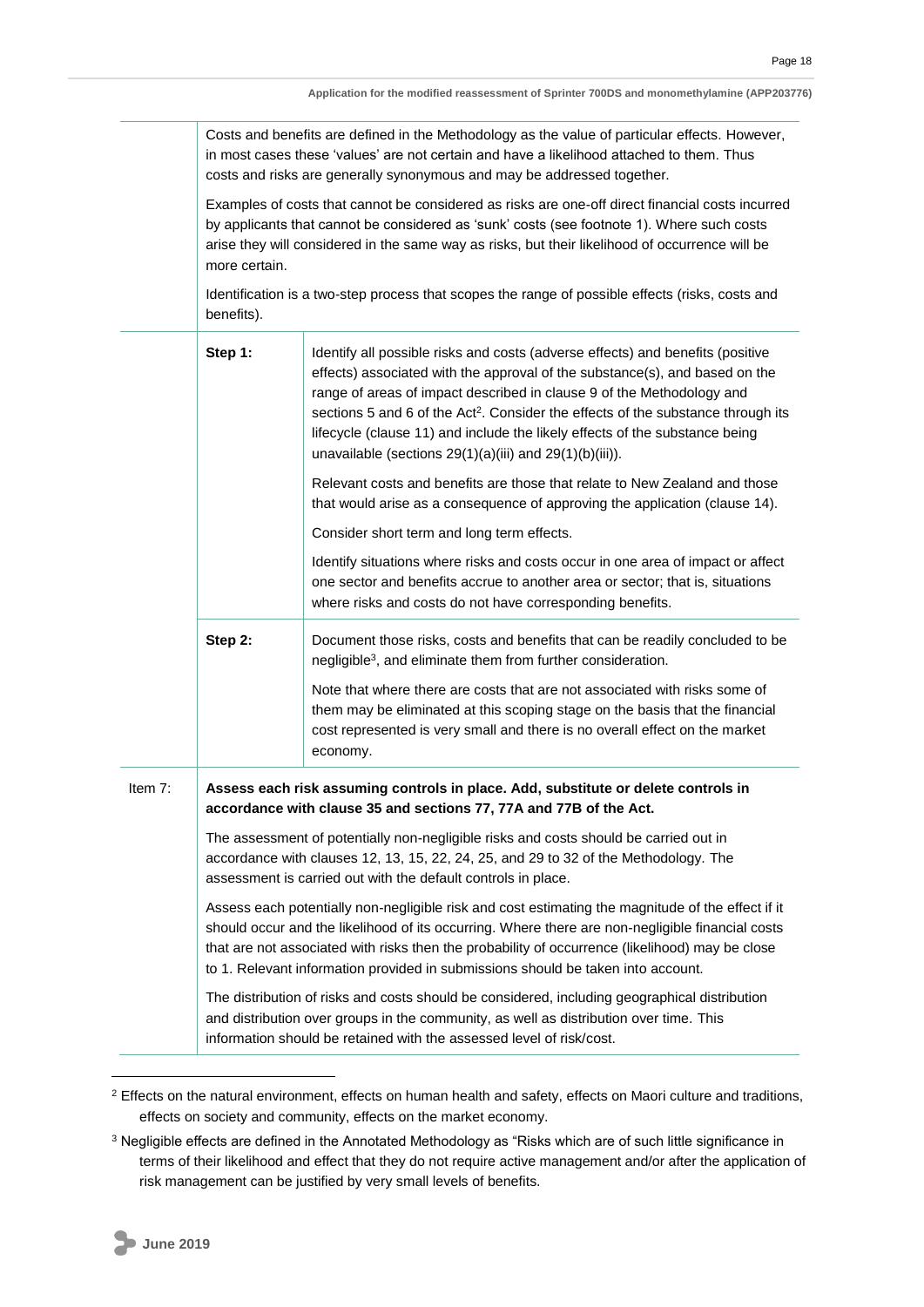|          | This assessment includes consideration of how cautious the HSNO decision maker will be in<br>the face of uncertainty (section 7). Where there is uncertainty, it may be necessary to estimate<br>scenarios for lower and upper bounds for the adverse effect as a means of identifying the<br>range of uncertainty (clause 32). It is also important to bear in mind the materiality of the<br>uncertainty and how significant the uncertainty is for the decision (clause 29(a)).                                              |
|----------|---------------------------------------------------------------------------------------------------------------------------------------------------------------------------------------------------------------------------------------------------------------------------------------------------------------------------------------------------------------------------------------------------------------------------------------------------------------------------------------------------------------------------------|
|          | Consider the HSNO decision maker's approach to risk (clause 33 of the Methodology) or how<br>risk averse the HSNO decision maker should be in giving weight to the residual risk, where<br>residual risk is the risk remaining after the imposition of controls.                                                                                                                                                                                                                                                                |
|          | See EPA report 'Approach to Risk' for further guidance.                                                                                                                                                                                                                                                                                                                                                                                                                                                                         |
|          | Where it is clear that residual risks are non-negligible and where appropriate controls are<br>available, add substitute or delete controls in accordance with sections 77 and 77A of the Act<br>to reduce the residual risk to a tolerable level. If the substance has toxic or ecotoxic properties,<br>consider setting exposure limits under section 77B. While clause 35 is relevant here, in terms<br>of considering the costs and benefits of changing the controls, it has more prominence in items<br>12 and 15.        |
|          | If changes are made to the controls at this stage then the approach to uncertainty and the<br>approach to risk must be revisited.                                                                                                                                                                                                                                                                                                                                                                                               |
| Item 8:  | Do the proposed controls meet the requirements of Section 63A(6)(b)?                                                                                                                                                                                                                                                                                                                                                                                                                                                            |
|          | Consider whether the proposed controls meet best international practices and standards for<br>the safe management of hazardous substances. This includes the full suite of proposed<br>controls including existing controls and modified controls.                                                                                                                                                                                                                                                                              |
| Item 9:  | (if 'no' from item 8) Revise controls to meet best practice requirements                                                                                                                                                                                                                                                                                                                                                                                                                                                        |
|          | If the controls do not meet the best international practice criteria, then modify the controls so<br>that they do meet them.                                                                                                                                                                                                                                                                                                                                                                                                    |
| Item 10: | 8<br>Do the proposed controls meet<br>the requirements of Section<br>63A(6)(b)?<br>Yes                                                                                                                                                                                                                                                                                                                                                                                                                                          |
|          | (if 'yes' from item 8) Undertake combined consideration of all risks and costs, cognisant<br>of proposed controls<br>Once the risks and costs have been assessed individually consider all risks and costs together<br>as a 'basket' of risks/costs. If it is feasible and/or appropriate, this may involve combining<br>groups of risks and costs as for Clause 34 of the Methodology. The purpose of this step is to<br>consider synergistic effects and determine whether these may change the level of individual<br>risks. |
| Item 11: | Are all risks and costs with controls in place negligible?                                                                                                                                                                                                                                                                                                                                                                                                                                                                      |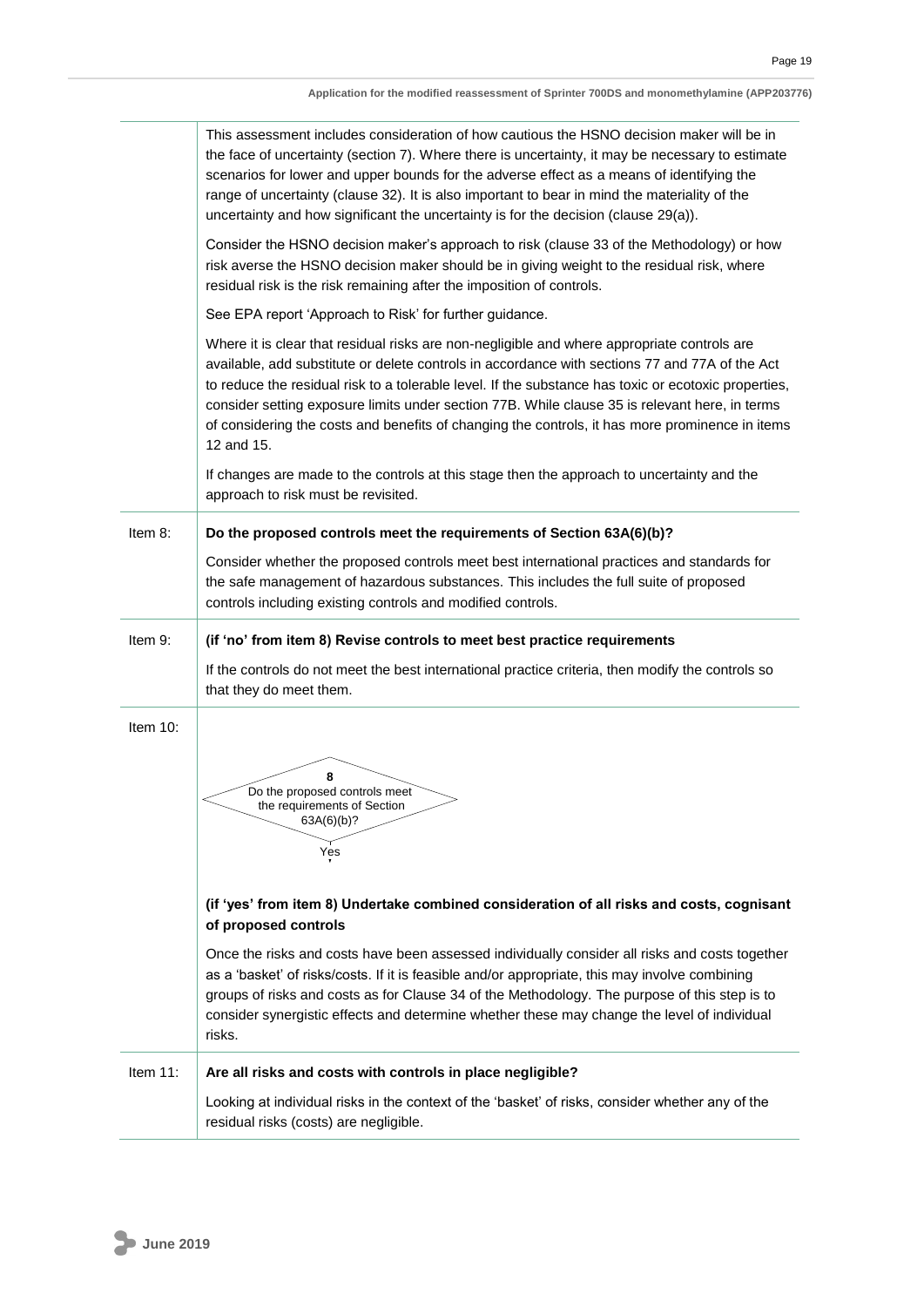| Item 12:    | 11                                                                                                                                                                                                                                                                                                                                                                                                             |
|-------------|----------------------------------------------------------------------------------------------------------------------------------------------------------------------------------------------------------------------------------------------------------------------------------------------------------------------------------------------------------------------------------------------------------------|
|             | Are all risks and costs with controls in<br>place negligible?                                                                                                                                                                                                                                                                                                                                                  |
|             | Clause 26 Yes                                                                                                                                                                                                                                                                                                                                                                                                  |
|             |                                                                                                                                                                                                                                                                                                                                                                                                                |
|             | (if 'yes' from item 11) Review controls for cost-effectiveness in accordance with clause                                                                                                                                                                                                                                                                                                                       |
|             | 35 and sections 77, 77A and 77B                                                                                                                                                                                                                                                                                                                                                                                |
|             | Where all risks are negligible the decision must be made under clause 26 of the Methodology.                                                                                                                                                                                                                                                                                                                   |
|             | Consider the cost-effectiveness of the proposed individual controls and exposure limits. Where<br>relevant and appropriate, add, substitute or delete controls whilst taking into account the view<br>of the applicant, and the cost-effectiveness of the full package of controls.                                                                                                                            |
| Item $13$ : | Is it evident that benefits outweigh costs?                                                                                                                                                                                                                                                                                                                                                                    |
|             | Risks have already been determined to be negligible (item 9). In the unusual circumstance<br>where there are non-negligible costs that are not associated with risks they have been<br>assessed in item 7.                                                                                                                                                                                                     |
|             | Costs are made up of two components: internal costs or those that accrue to the applicant,<br>and external costs or those that accrue to the wider community.                                                                                                                                                                                                                                                  |
|             | Consider whether there are any non-negligible external costs that are not associated with<br>risks.                                                                                                                                                                                                                                                                                                            |
|             | If there are no external non-negligible costs then external benefits outweigh external costs.<br>The fact that the application has been submitted is deemed to demonstrate existence of<br>internal or private net benefit, and therefore total benefits outweigh total costs <sup>4</sup> .                                                                                                                   |
|             | As indicated above, where risks are deemed to be negligible, and the only identifiable costs<br>resulting from approving an application are shown to accrue to the applicant, then a cost-<br>benefit analysis will not be required. The act of an application being lodged will be deemed by<br>the HSNO decision maker to indicate that the applicant believes the benefits to be greater than<br>the costs. |
|             | However, if this is not the case and there are external non-negligible costs then all benefits<br>need to be assessed (via item 16).                                                                                                                                                                                                                                                                           |
| Item 14:    | Clause 27<br>11<br>Are all risks and costs with controls in<br>$-No \longrightarrow$<br>place negligible?                                                                                                                                                                                                                                                                                                      |
|             | (if 'no' from item 10) Establish HSNO decision maker's position on risk averseness and<br>appropriate level of caution                                                                                                                                                                                                                                                                                         |
|             | Although 'risk averseness' (approach to risk, clause 33) is considered as a part of the<br>assessment of individual risks, it is good practice to consolidate the view on this if several risks                                                                                                                                                                                                                |

**<sup>4</sup>**Technical Guide 'Decision making' section 4.9.3. Where risks are negligible and the costs accrue only to the applicant, no explicit cost benefit analysis is required. In effect, the HSNO decision maker takes the act of making an application as evidence that the benefits outweigh the costs. See also Protocol Series 1 'General requirements for the Identification and Assessment of Risks, Costs, and Benefits'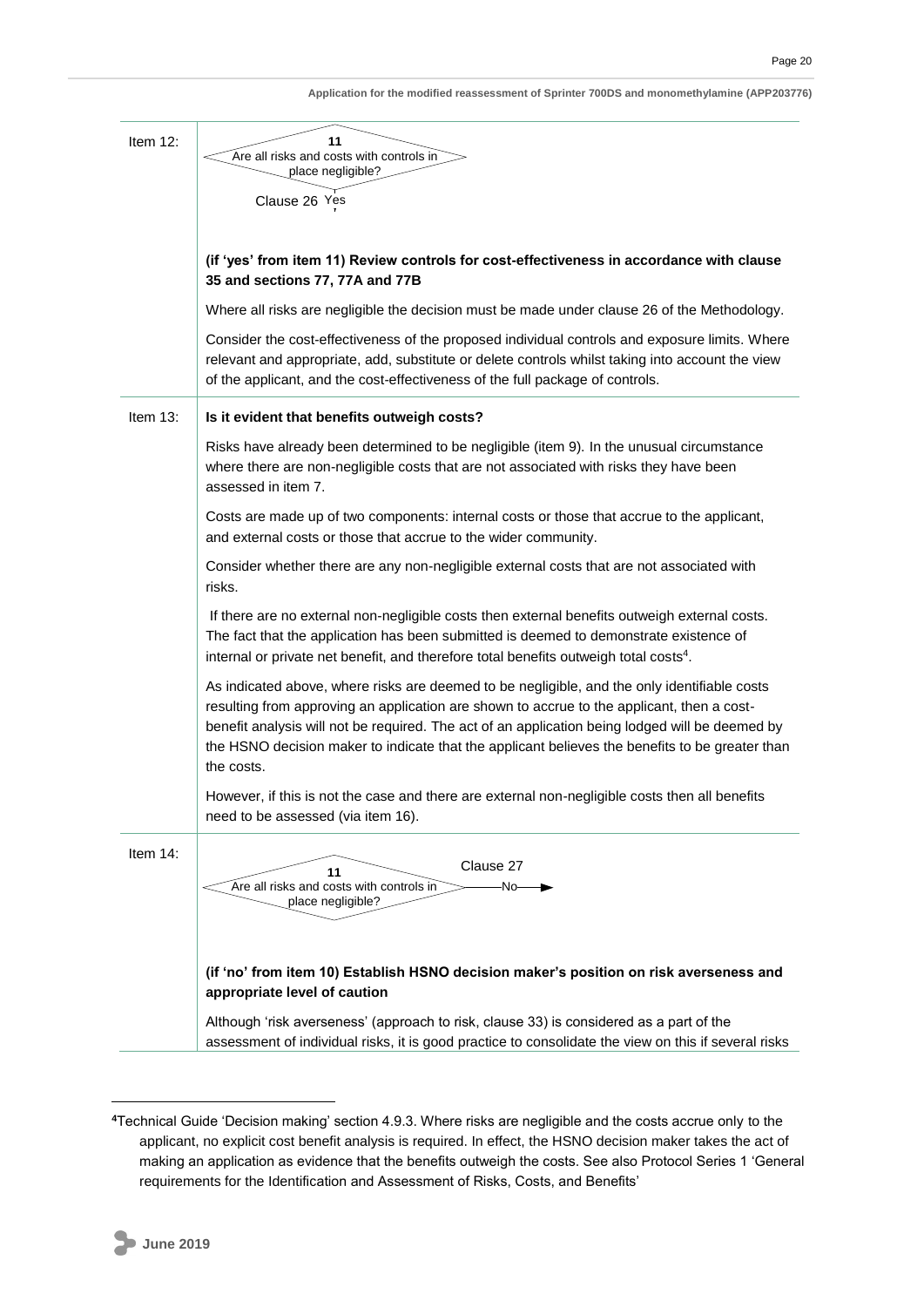|             | are non-negligible. This consolidation also applies to the consideration of the approach to<br>uncertainty (section 7).                                                                                                                                                                                                                                                                                                                                                                                                                                                                                                                                                                                                                                                                                                                                                                                                                                                                                      |
|-------------|--------------------------------------------------------------------------------------------------------------------------------------------------------------------------------------------------------------------------------------------------------------------------------------------------------------------------------------------------------------------------------------------------------------------------------------------------------------------------------------------------------------------------------------------------------------------------------------------------------------------------------------------------------------------------------------------------------------------------------------------------------------------------------------------------------------------------------------------------------------------------------------------------------------------------------------------------------------------------------------------------------------|
| Item $15$ : | Review controls for cost-effectiveness in accordance with clause 35 and sections 77,<br><b>77A and 77B</b>                                                                                                                                                                                                                                                                                                                                                                                                                                                                                                                                                                                                                                                                                                                                                                                                                                                                                                   |
|             | This constitutes a decision made under clause 27 of the Methodology (taken in sequence from<br>items 10, 13, 14 and 15).                                                                                                                                                                                                                                                                                                                                                                                                                                                                                                                                                                                                                                                                                                                                                                                                                                                                                     |
|             | Consider (a) whether any of the non-negligible risks can be reduced by varying the controls in<br>accordance with section 77 and 77A of the Act, and (b) the cost-effectiveness of the controls.<br>Where relevant and appropriate, add, substitute or delete controls whilst taking into account<br>the view of the applicant, and making sure that the benefits of doing so outweigh the costs. As<br>for item 6, If the substance has toxic or ecotoxic properties, consider exposure limits under<br>section 77B.                                                                                                                                                                                                                                                                                                                                                                                                                                                                                        |
| Item 16:    | (if 'no' from item 13, or in sequence from item 15) Assess benefits                                                                                                                                                                                                                                                                                                                                                                                                                                                                                                                                                                                                                                                                                                                                                                                                                                                                                                                                          |
|             | Assess benefits or positive effects in terms of clause 13 of the Methodology.                                                                                                                                                                                                                                                                                                                                                                                                                                                                                                                                                                                                                                                                                                                                                                                                                                                                                                                                |
|             | Since benefits are not certain, they are assessed in the same way as risks. Thus the<br>assessment involves estimating the magnitude of the effect if it should occur and the likelihood<br>of its occurring. This assessment also includes consideration of the HSNO decision maker's<br>approach to uncertainty or how cautious the HSNO decision maker will be in the face of<br>uncertainty (section 7). Where there is uncertainty, it may be necessary to estimate scenarios<br>for lower and upper bounds for the positive effect.                                                                                                                                                                                                                                                                                                                                                                                                                                                                    |
|             | An understanding of the distributional implications of a proposal is an important part of any<br>consideration of costs and benefits, and the distribution of benefits should be considered in the<br>same way as for the distribution of risks and costs. The HSNO decision maker will in particular<br>look to identify those situations where the beneficiaries of an application are different from<br>those who bear the costs <sup>5</sup> . This is important not only for reasons related to fairness but also in<br>forming a view of just how robust any claim of an overall net benefit might be. It is much more<br>difficult to sustain a claim of an overall net benefit if those who enjoy the benefits are different<br>to those who will bear the costs. Thus where benefits accrue to one area or sector and risks<br>and costs are borne by another area or sector then the HSNO decision maker may choose to<br>be more risk averse and to place a higher weight on the risks and costs. |
|             | As for risks and costs the assessment is carried out with the default controls in place.                                                                                                                                                                                                                                                                                                                                                                                                                                                                                                                                                                                                                                                                                                                                                                                                                                                                                                                     |
| Item $17$ : | Taking into account controls, do positive effects outweigh adverse effects?                                                                                                                                                                                                                                                                                                                                                                                                                                                                                                                                                                                                                                                                                                                                                                                                                                                                                                                                  |
|             | In weighing up positive and adverse effects, consider clause 34 of the Methodology. Where<br>possible combine groups of risks, costs and benefits or use other techniques such as<br>dominant risks and ranking of risks. The weighing up process takes into account controls<br>proposed in items 5, 7 (9), 12 and/or 15.                                                                                                                                                                                                                                                                                                                                                                                                                                                                                                                                                                                                                                                                                   |
|             | Where this item is taken in sequence from items 14, 15 and 16 (i.e. risks are not negligible) it<br>constitutes a decision made under clause 27 of the Methodology.                                                                                                                                                                                                                                                                                                                                                                                                                                                                                                                                                                                                                                                                                                                                                                                                                                          |
|             | Where this item is taken in sequence from items 11, 12 and 13 (i.e. risks are negligible, and<br>there are external or public costs) it constitutes a decision made under clause 26 of the<br>Methodology.                                                                                                                                                                                                                                                                                                                                                                                                                                                                                                                                                                                                                                                                                                                                                                                                   |

<sup>&</sup>lt;sup>5</sup> Clause 13 of the Methodology